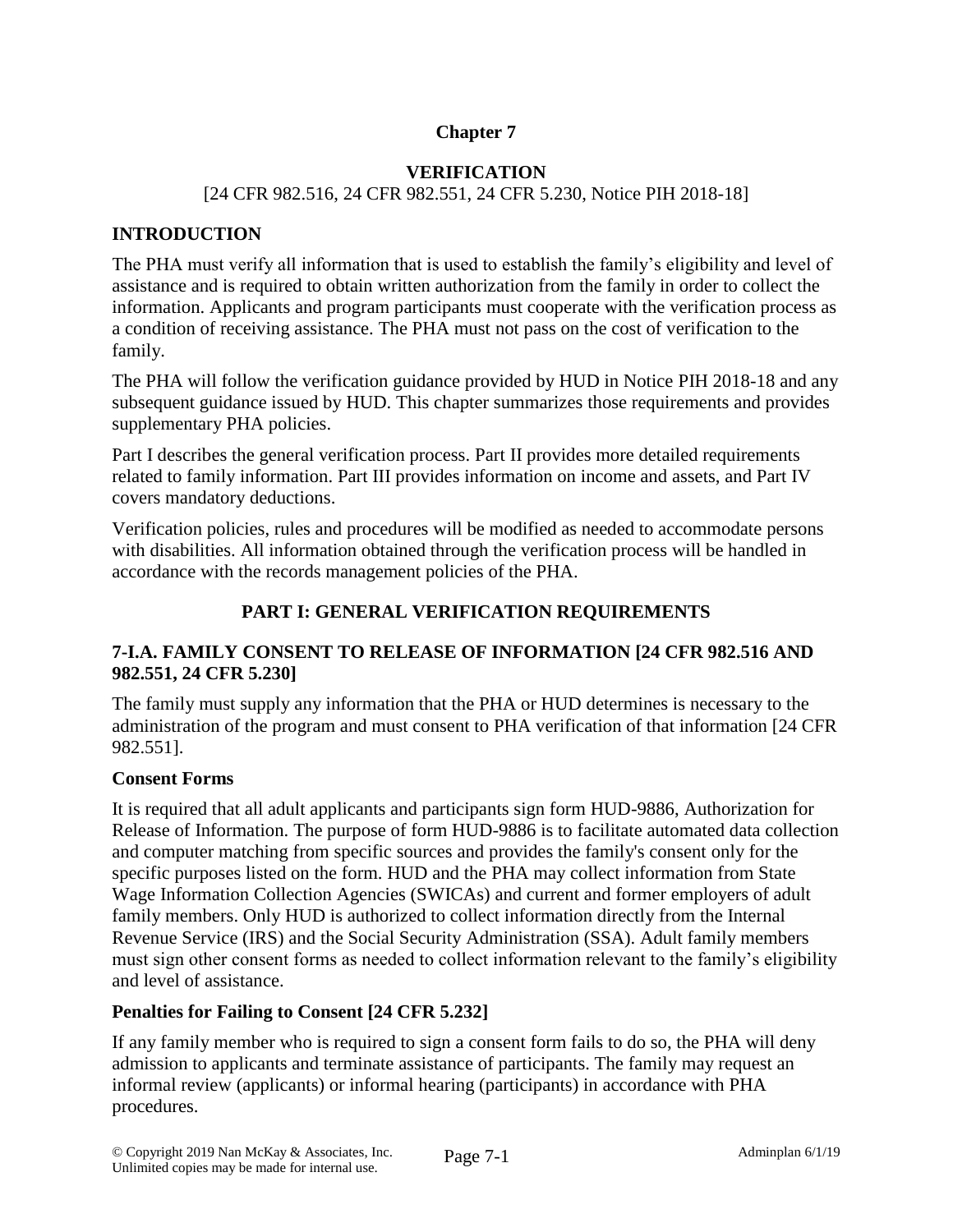# **7-I.B. OVERVIEW OF VERIFICATION REQUIREMENTS**

## **HUD's Verification Hierarchy [Notice PIH 2018-18]**

HUD mandates the use of the EIV system and offers administrative guidance on the use of other methods to verify family information and specifies the circumstances in which each method will be used. In general HUD requires the PHA to use the most reliable form of verification that is available and to document the reasons when the PHA uses a lesser form of verification.

In order of priority, the forms of verification that the PHA will use are:

- Up-front Income Verification (UIV) using HUD's Enterprise Income Verification (EIV) system
- Up-front Income Verification (UIV) using a non-HUD system
- Written Third-Party Verification (may be provided by applicant or participant)
- Written Third-party Verification Form
- Oral Third-party Verification
- Self-Certification

Each of the verification methods is discussed in subsequent sections below.

#### **Requirements for Acceptable Documents**

#### LHA Policy

Any documents used for verification must be the original (not photocopies) and generally must be dated within 60 days of the PHA request. The documents must not be damaged, altered or in any way illegible.

Print-outs from Web pages are considered original documents.

The PHA staff member who views the original document must make a photocopy, annotate the copy with the name of the person who provided the document and the date the original was viewed, and sign the copy.

Any family self-certifications must be made in a format acceptable to the PHA and must be signed in the presence of a PHA representative or PHA notary public.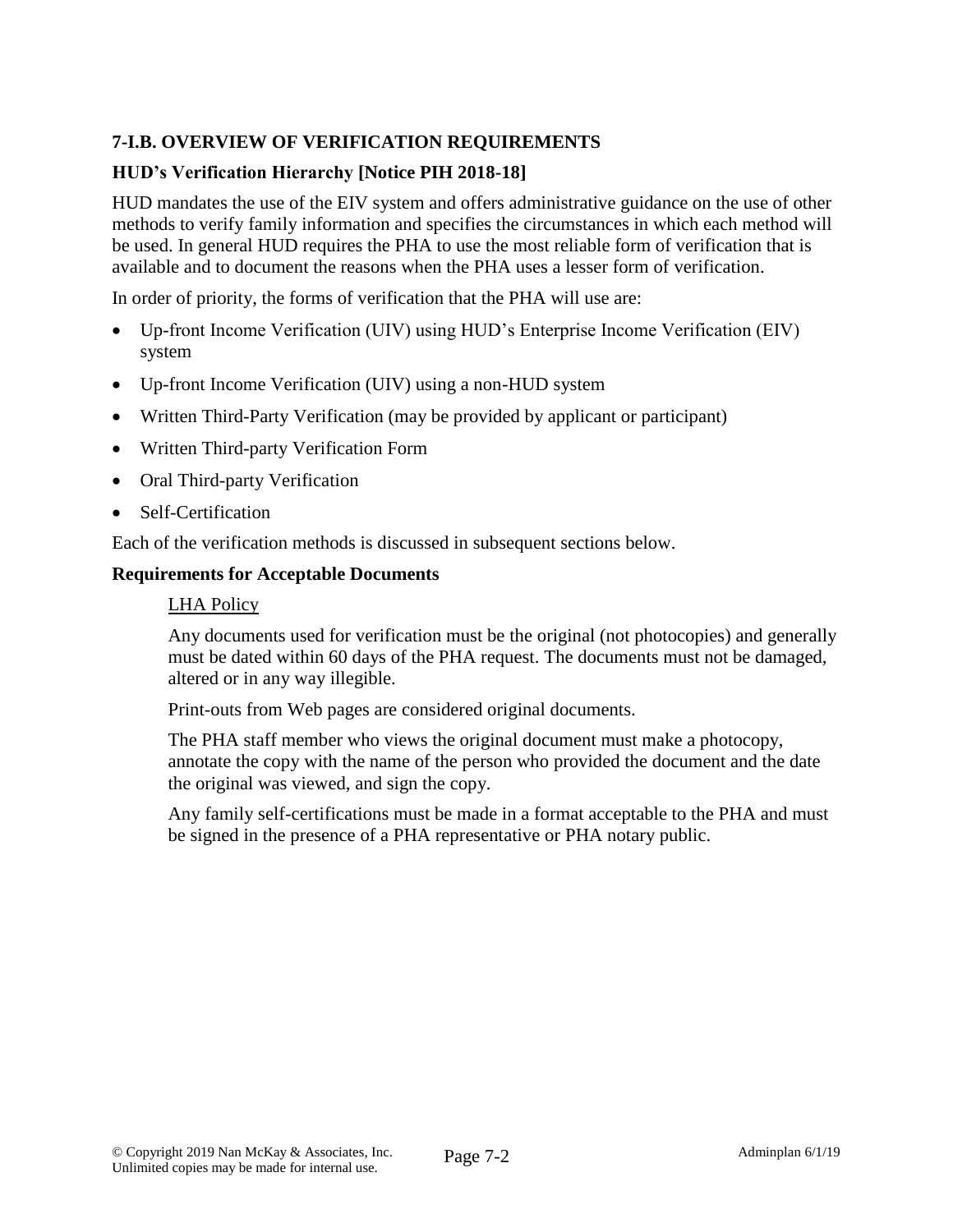## **File Documentation**

The PHA must document in the file how the figures used in income and rent calculations were determined. All verification attempts, information obtained, and decisions reached during the verification process will be recorded in the family's file in sufficient detail to demonstrate that the PHA has followed all of the verification policies set forth in this plan. The record should be sufficient to enable a staff member or HUD reviewer to understand the process followed and conclusions reached.

#### LHA Policy

The PHA will document, in the family file, the following:

Reported family annual income

Value of assets

Expenses related to deductions from annual income

Other factors influencing adjusted income

Partially excluded income of full-time students, Earned Income Disallowance and Adoption Assistance Payments

Full-time student status only for students 18 years of age or over

Child care expenses

Total medical expenses for all family members in households whose head or spouse is elderly or disabled

Disability assistance expenses to include only those costs associated with attendant care or auxiliary apparatus for a disabled member of the family, which allows an adult member to be employed

Disability for determination of preferences, allowances or deductions

U. S. Citizenship/eligible immigrant status

Social Security numbers for all family members except non-contending family members (and certain elderly)

When the PHA is unable to obtain third-party verification, the PHA will document in the family file the reason that third-party verification was not available [24 CFR  $982.516(a)(2)$ ; Notice PIH 2018-18].

# **7-I.C. UP-FRONT INCOME VERIFICATION (UIV)**

Up-front income verification (UIV) refers to the PHA's use of the verification tools available from independent sources that maintain computerized information about earnings and benefits. UIV will be used to the extent that these systems are available to the PHA.

There may be legitimate differences between the information provided by the family and UIVgenerated information. If the family disputes the accuracy of UIV data, no adverse action can be taken until the PHA has independently verified the UIV information and the family has been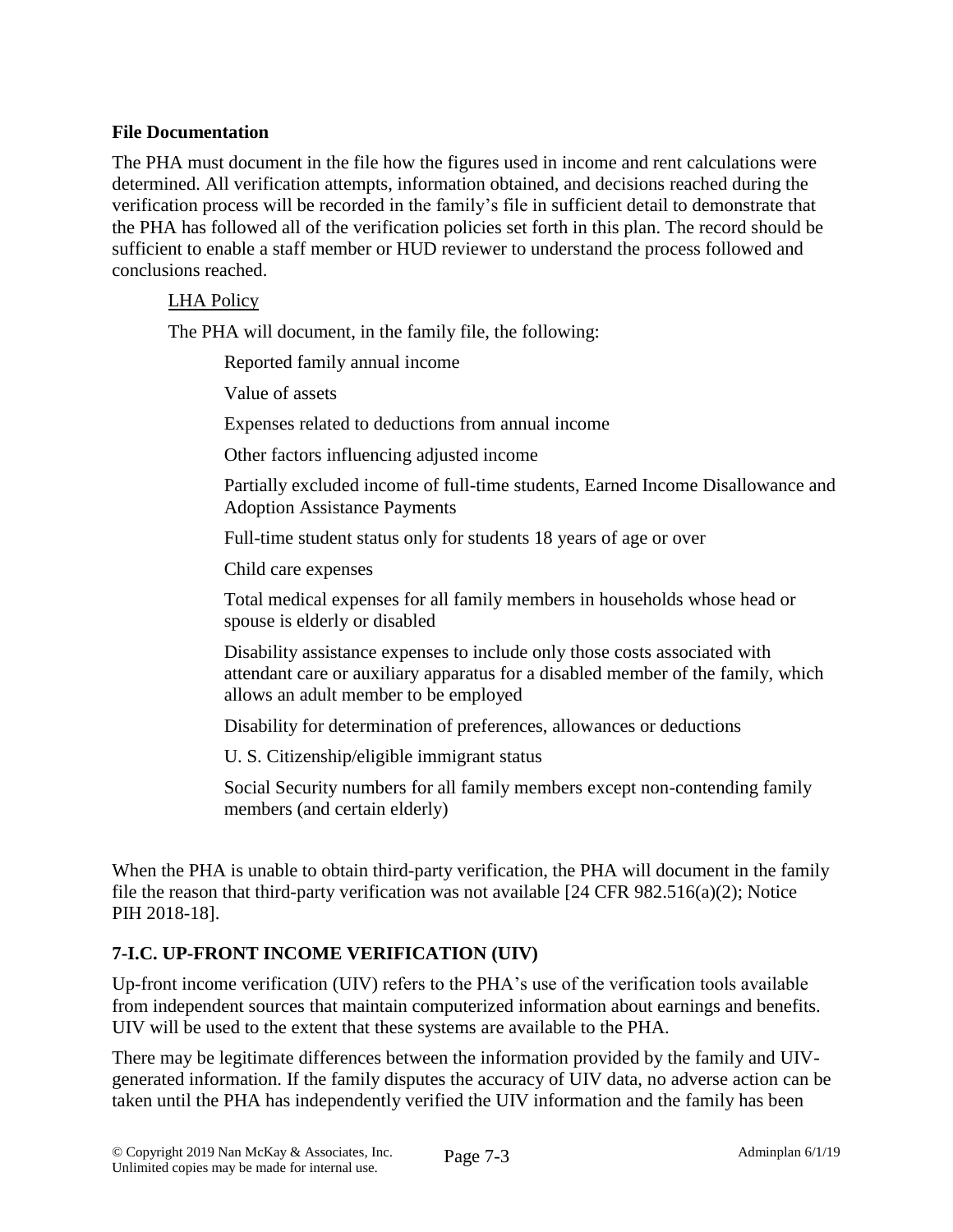granted an opportunity to contest any adverse findings through the informal review/hearing process of the PHA.

See Chapter 6 for the PHA's policy on the use of UIV/EIV to project annual income.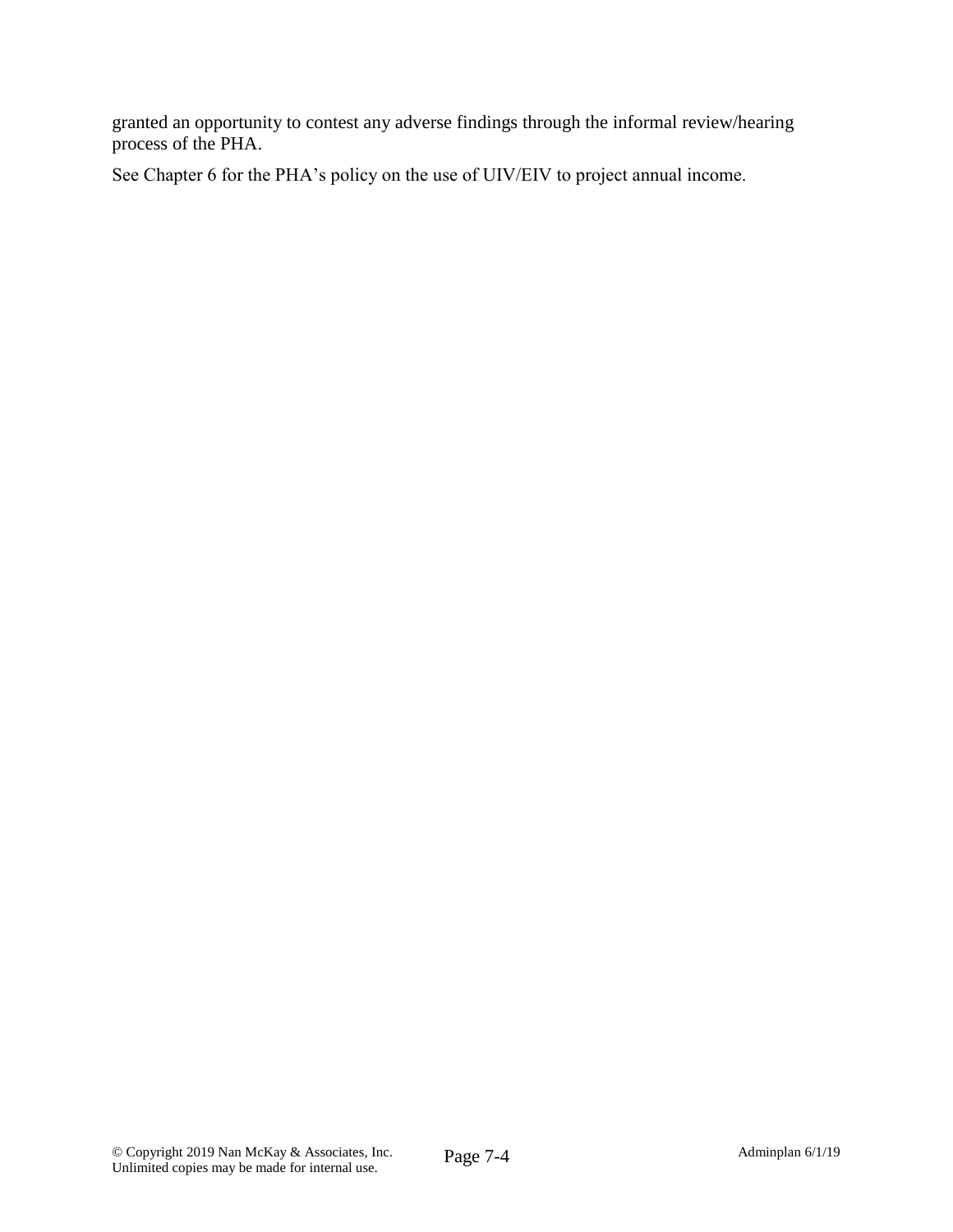# **Upfront Income Verification Using HUD's Enterprise Income Verification (EIV) System (Mandatory)**

PHAs must use HUD's EIV system in its entirety as a third-party source to verify tenant employment and income information during mandatory reexaminations or recertifications of family composition and income in accordance with 24 CFR 5.236 and administrative guidance issued by HUD. The EIV system contains data showing earned income, unemployment benefits, social security benefits, and SSI benefits for participant families. The following policies apply to the use of HUD's EIV system.

#### *EIV Income and IVT Reports*

The data shown on income and income validation tool (IVT) reports is updated quarterly. Data may be between 3 and 6 months old at the time reports are generated.

#### LHA Policy

The PHA will obtain income and IVT reports for annual reexaminations on a monthly basis. Reports will be generated as part of the regular reexamination process.

Income and IVT reports will be compared to family-provided information as part of the annual reexamination process. Income reports may be used in the calculation of annual income, as described in Chapter 6-I.C. Income reports may also be used to meet the regulatory requirement for third party verification, as described above. Policies for resolving discrepancies between income reports and family-provided information will be resolved as described in Chapter 6-I.C. and in this chapter.

Income and IVT reports will be used in interim reexaminations to identify any discrepancies between reported income and income shown in the EIV system, and as necessary to verify earned income, and to verify and calculate unemployment benefits, Social Security and/or SSI benefits. EIV will also be used to verify that families claiming zero income are not receiving income from any of these sources.

Income and IVT reports will be retained in participant files with the applicable annual or interim reexamination documents.

When the PHA determines through EIV reports and third-party verification that a family has concealed or under-reported income, corrective action will be taken pursuant to the policies in Chapter 14, Program Integrity.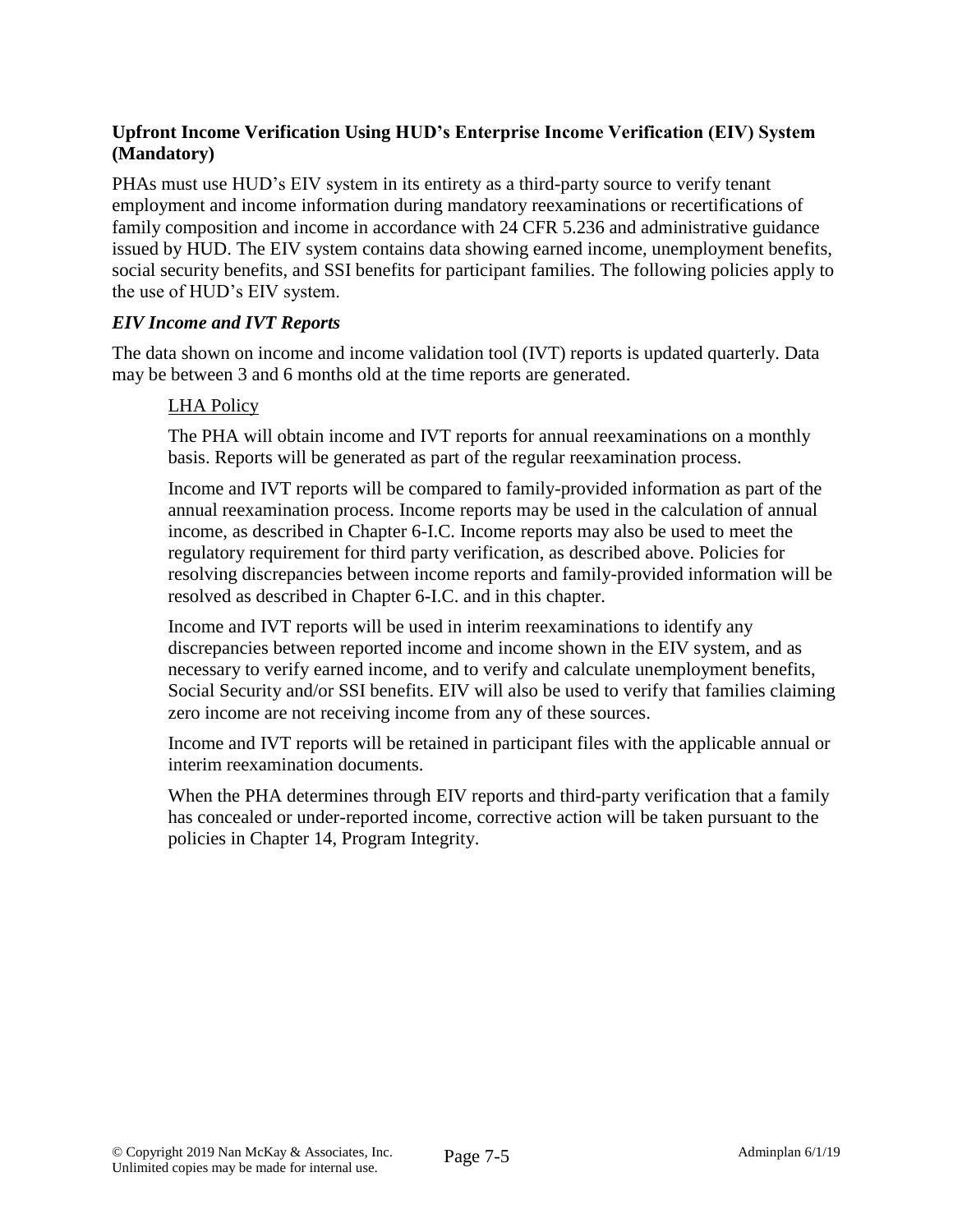## *EIV Identity Verification*

The EIV system verifies tenant identities against SSA records. These records are compared to PIC data for a match on social security number, name, and date of birth.

PHAs are required to use EIV's *Identity Verification Report* on a monthly basis to improve the availability of income information in EIV [Notice PIH 2018-18].

When identity verification for a participant fails, a message will be displayed within the EIV system and no income information will be displayed.

## LHA Policy

The PHA will identify participants whose identity verification has failed by reviewing EIV's *Identity Verification Report* on a monthly basis.

The PHA will attempt to resolve PIC/SSA discrepancies by obtaining appropriate documentation from the participant. When the PHA determines that discrepancies exist due to PHA errors such as spelling errors or incorrect birth dates, the errors will be corrected promptly.

#### **Upfront Income Verification Using Non-HUD Systems (Optional)**

In addition to mandatory use of the EIV system, HUD encourages PHAs to utilize other upfront verification sources.

#### LHA Policy

The PHA will inform all applicants and participants of its use of the following UIV resources during the admission and reexamination process:

HUD's EIV system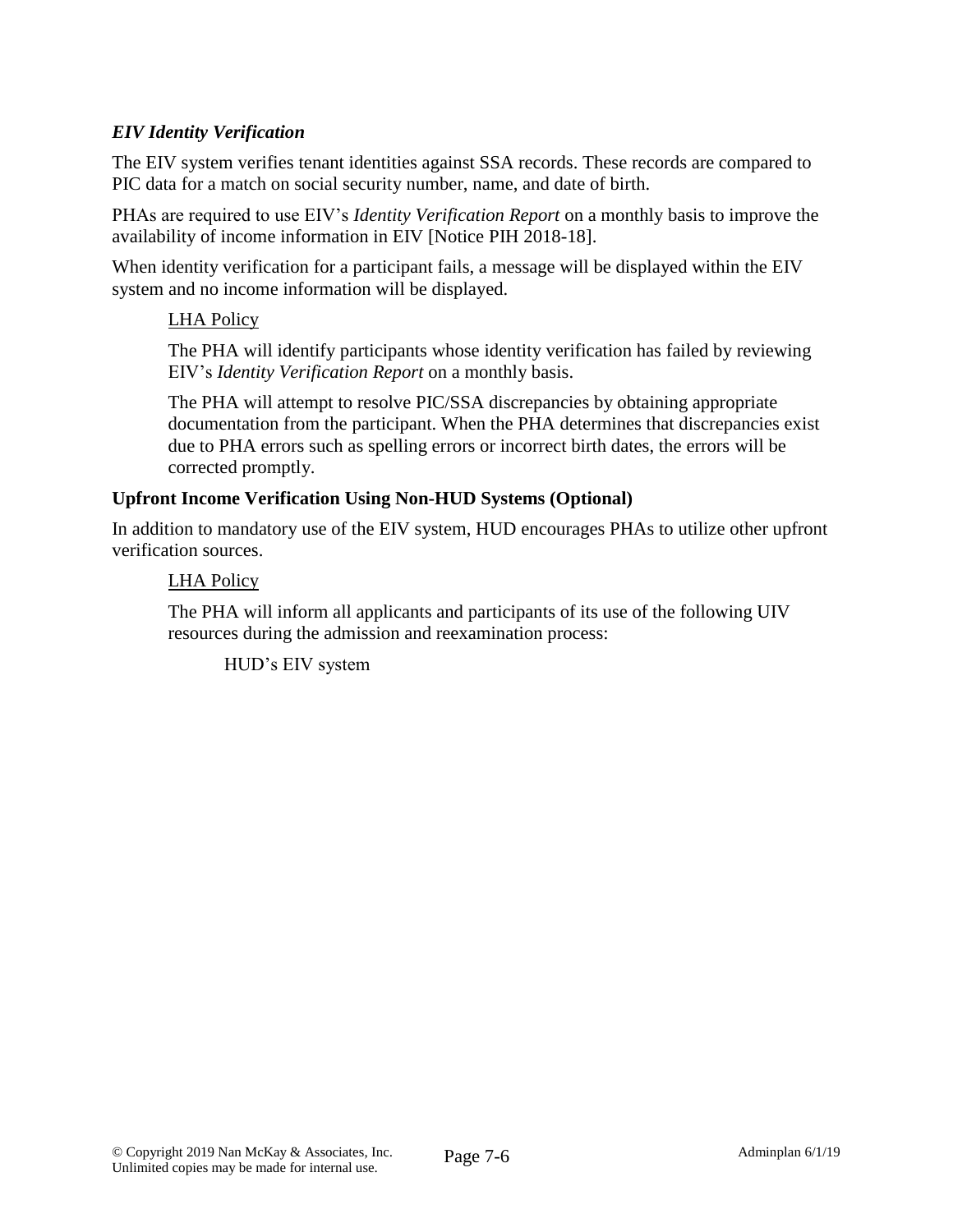# **7-I.D. THIRD-PARTY WRITTEN AND ORAL VERIFICATION**

HUD's current verification hierarchy defines two types of written third-party verification. The more preferable form, "written third-party verification," consists of an original document generated by a third-party source, which may be received directly from a third-party source or provided to the PHA by the family. If written third-party verification is not available, the PHA must attempt to obtain a "written third-party verification form." This is a standardized form used to collect information from a third party.

# **Written Third-Party Verification [Notice PIH 2018-18]**

Written third-party verification documents must be original and authentic and may be supplied by the family or received from a third-party source.

Examples of acceptable tenant-provided documents include, but are not limited to: pay stubs, payroll summary reports, employer notice or letters of hire and termination, SSA benefit verification letters, bank statements, child support payment stubs, welfare benefit letters and/or printouts, and unemployment monetary benefit notices.

The PHA is required to obtain, at minimum, two current and consecutive pay stubs for determining annual income from wages.

The PHA may reject documentation provided by the family if the document is not an original, if the document appears to be forged, or if the document is altered, mutilated, or illegible.

## LHA Policy

Third-party documents provided by the family must be dated within 60 days of the PHA request date.

If the PHA determines that third-party documents provided by the family are not acceptable, the PHA will explain the reason to the family and request additional documentation.

As verification of earned income, the PHA will require the family to provide the two most current, consecutive pay stubs.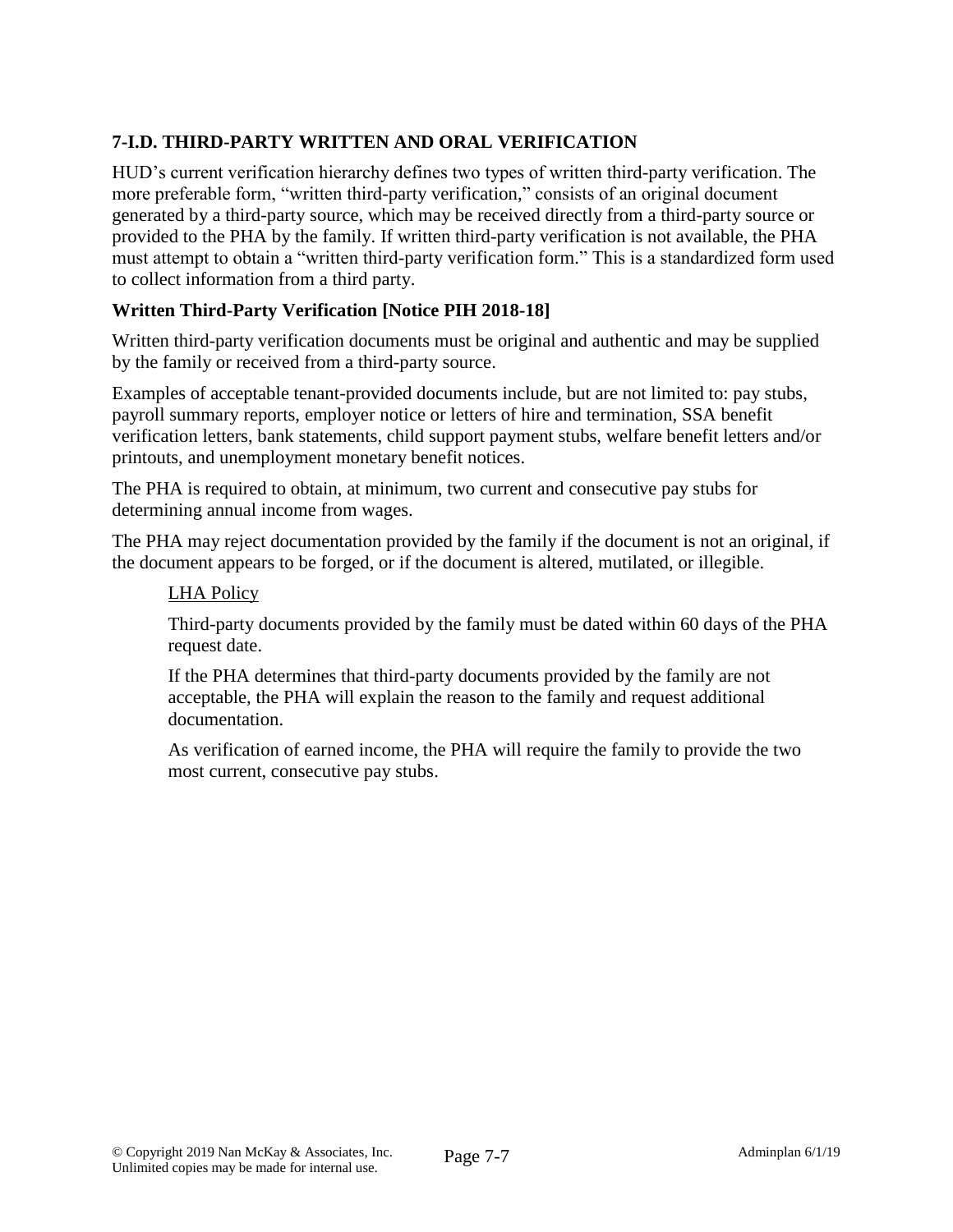# **Written Third-Party Verification Form**

When upfront verification is not available and the family is unable to provide written third-party documents, the PHA must request a written third-party verification form. HUD's position is that this traditional third-party verification method presents administrative burdens and risks which may be reduced through the use of family-provided third-party documents.

PHAs may mail, fax, or email third-party written verification form requests to third-party sources.

#### LHA Policy

The PHA will send third-party verification forms directly to the third party.

Third-party verification forms will be sent when third-party verification documents are unavailable or are rejected by the PHA.

#### **Oral Third-Party Verification [Notice PIH 2018-18]**

For third-party oral verification, PHAs contact sources, identified by UIV techniques or by the family, by telephone or in person.

Oral third-party verification is mandatory if neither form of written third-party verification is available.

Third-party oral verification may be used when requests for written third-party verification forms have not been returned within a reasonable time—e.g., 10 business days.

PHAs should document in the file the date and time of the telephone call or visit, the name of the person contacted, the telephone number, as well as the information confirmed.

## LHA Policy

In collecting third-party oral verification, PHA staff will record in the family's file the name and title of the person contacted, the date and time of the conversation (or attempt), the telephone number used, and the facts provided.

When any source responds verbally to the initial written request for verification the PHA will accept the verbal response as oral verification but will also request that the source complete and return any verification forms that were provided.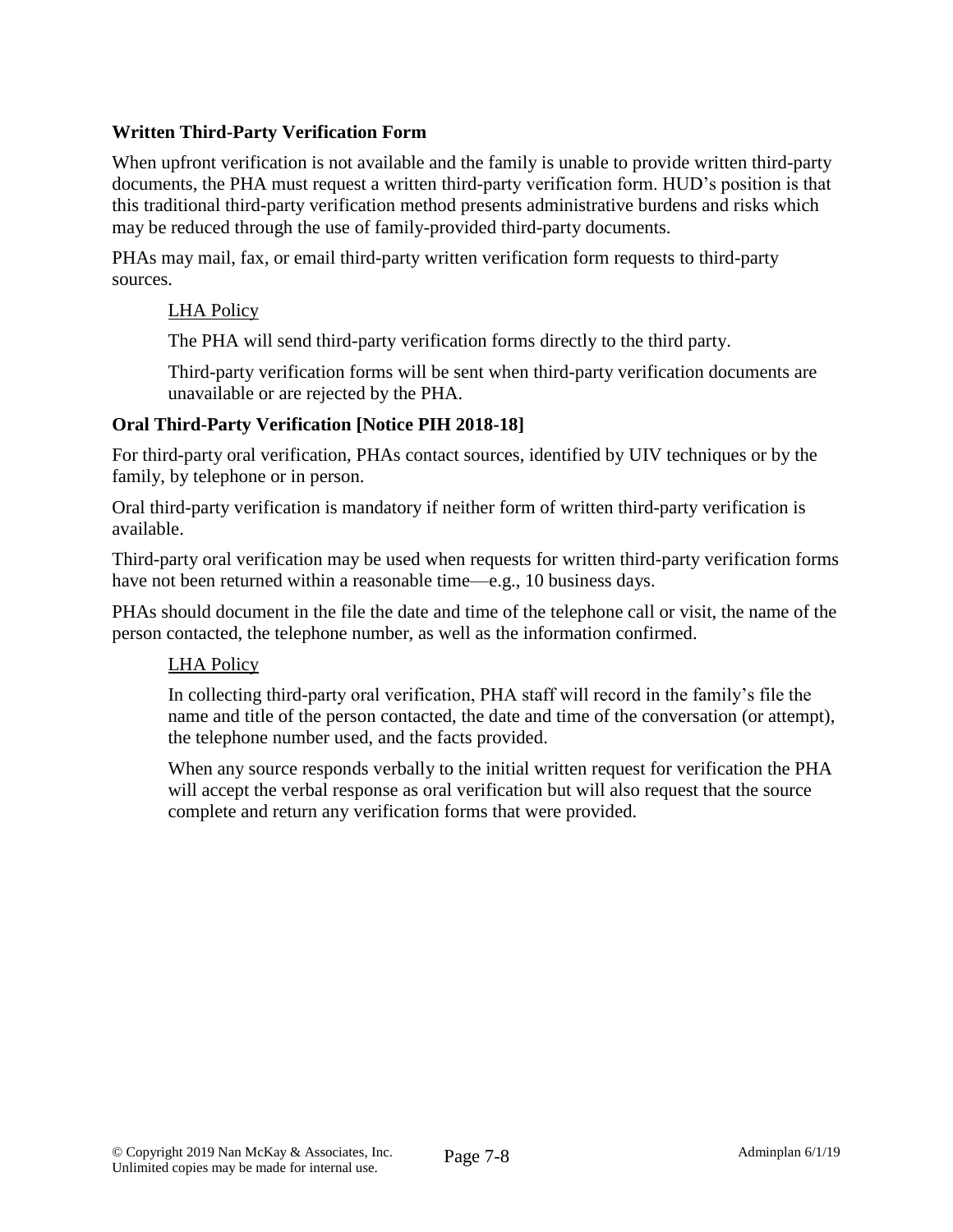# **When Third-Party Verification is Not Required [Notice PIH 2018-18]**

Third-party verification may not be available in all situations. HUD has acknowledged that it may not be cost-effective or reasonable to obtain third-party verification of income, assets, or expenses when these items would have a minimal impact on the family's total tenant payment.

## LHA Policy

If the family cannot provide original documents, the PHA will pay the service charge required to obtain third-party verification, unless it is not cost effective in which case a self-certification will be acceptable as the only means of verification. The cost of verification will not be passed on to the family.

The cost of postage and envelopes to obtain third-party verification of income, assets, and expenses is not an unreasonable cost [VG, p. 18].

#### *Primary Documents*

Third-party verification is not required when legal documents are the primary source, such as a birth certificate or other legal documentation of birth.

#### *Imputed Assets*

HUD permits PHAs to accept a self-certification from a family as verification of assets disposed of for less than fair market value [HCV GB, p. 5-28].

#### LHA Policy

The PHA will accept a self-certification from a family as verification of assets disposed of for less than fair market value.

## *Value of Assets and Asset Income [24 CFR 982.516(a)]*

For families with net assets totaling \$5,000 or less, the PHA may accept the family's declaration of asset value and anticipated asset income. However, the PHA is required to obtain third-party verification of all assets regardless of the amount during the intake process and at least every three years thereafter.

#### LHA Policy

For families with net assets totaling \$5,000 or less, the PHA will accept the family's selfcertification of the value of family assets and anticipated asset income when applicable. The family's declaration must show each asset and the amount of income expected from that asset. All family members 18 years of age and older must sign the family's declaration.

The PHA will use third-party documentation for assets as part of the intake process, whenever a family member is added to verify the individual's assets, and every three years thereafter.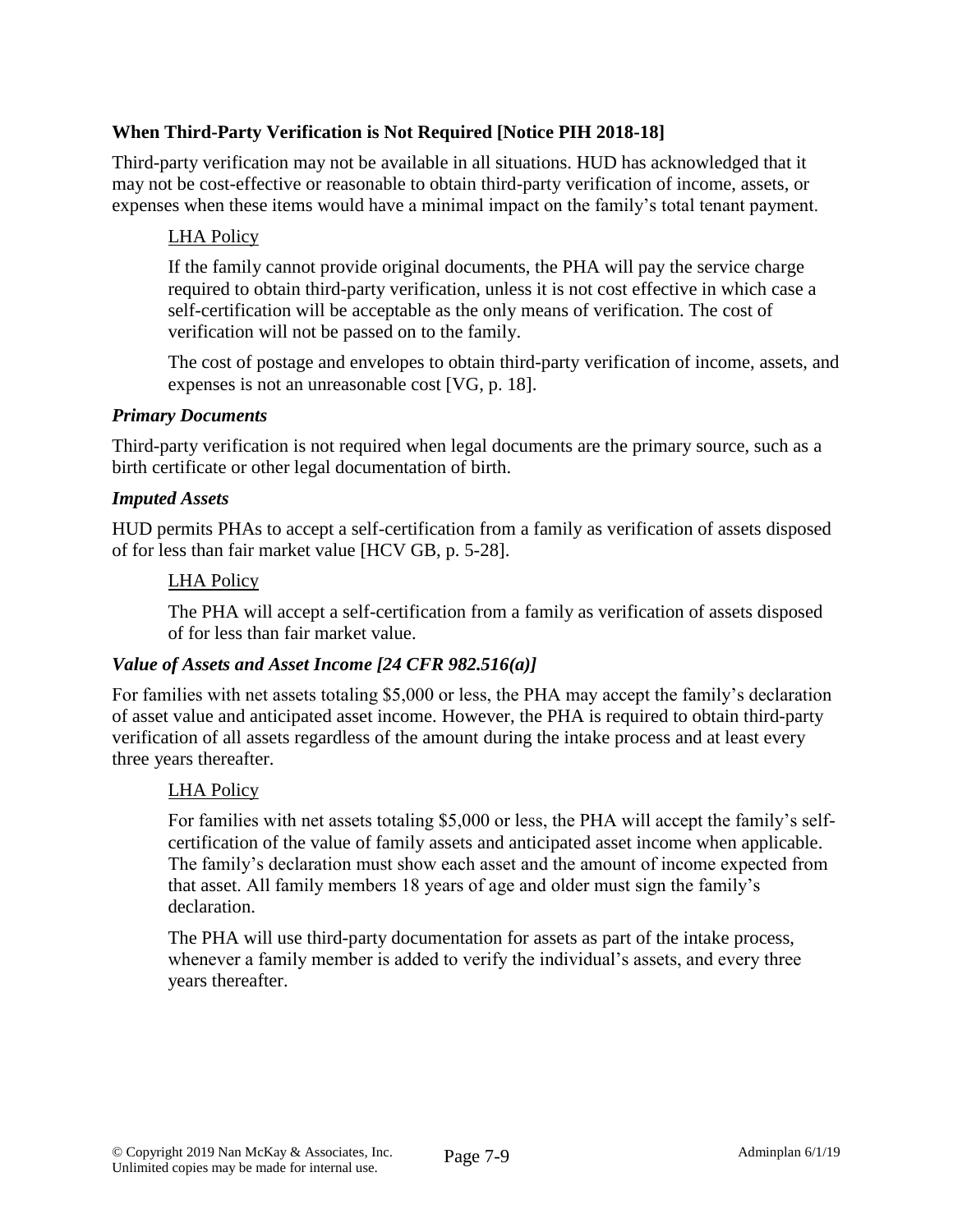# **7-I.E. SELF-CERTIFICATION**

When HUD requires third-party verification, self-certification or "tenant declaration," is used as a last resort when the PHA is unable to obtain third-party verification.

Self-certification, however, is an acceptable form of verification when:

- A source of income is fully excluded
- Net family assets total \$5,000 or less and the PHA has adopted a policy to accept self certification at annual recertification, when applicable
- The PHA has adopted a policy to implement streamlined annual recertifications for fixed sources of income (See Chapter 11)

When the PHA was required to obtain third-party verification but instead relies on a tenant declaration for verification of income, assets, or expenses, the family's file must be documented to explain why third-party verification was not available.

## LHA Policy

When information cannot be verified by a third party or by review of documents, family members will be required to submit self-certifications attesting to the accuracy of the information they have provided to the PHA.

The PHA may require a family to certify that a family member does not receive a particular type of income or benefit.

The self-certification must be made in a format acceptable to the PHA and must be signed by the family member whose information or status is being verified. All selfcertifications must be signed in the presence of a PHA representative or PHA notary public.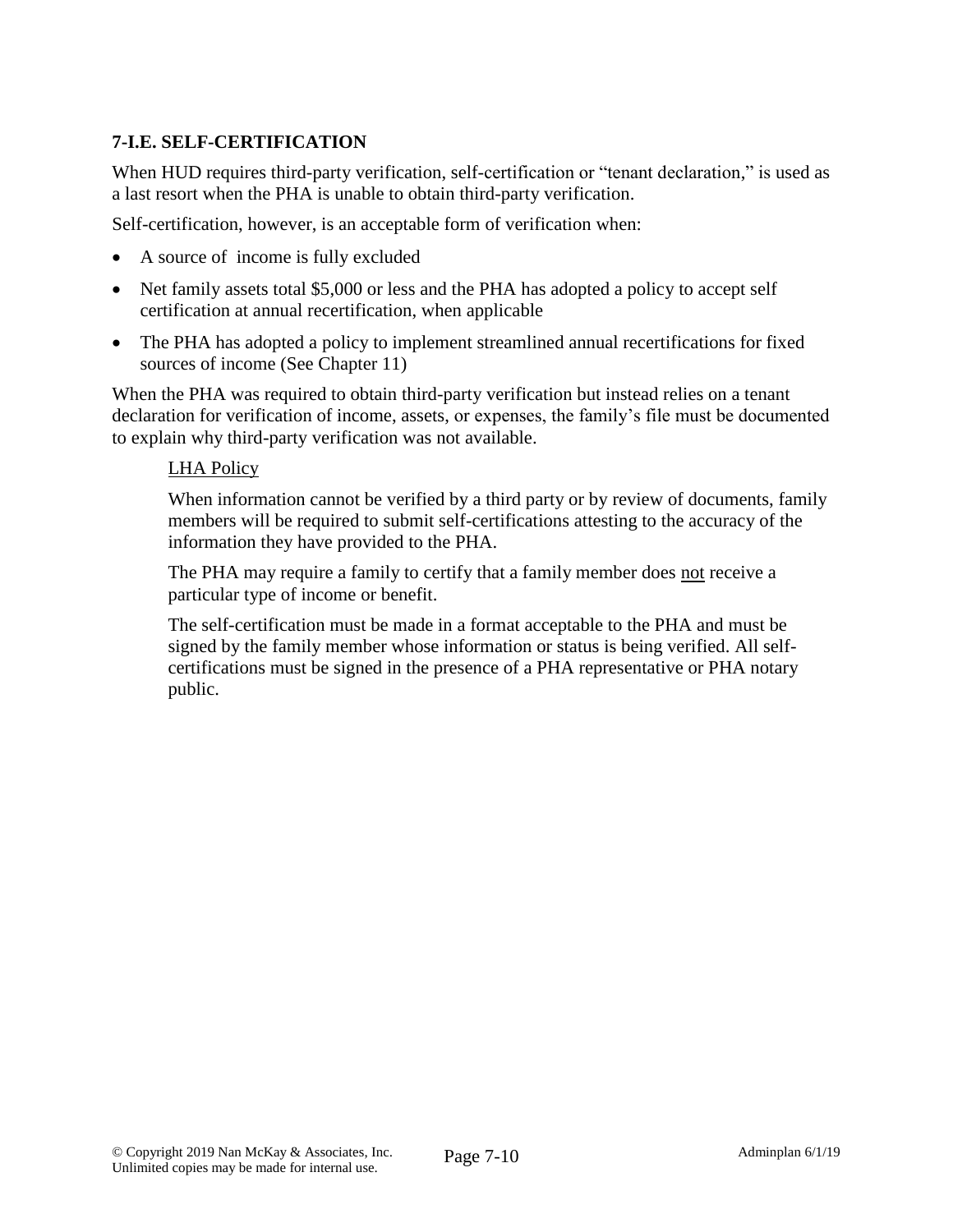# **PART II: VERIFYING FAMILY INFORMATION**

# **7-II.A. VERIFICATION OF LEGAL IDENTITY**

### LHA Policy

The PHA will require families to furnish verification of legal identity for each household member.

| <b>Verification of Legal Identity for Adults</b>                                          | <b>Verification of Legal Identity for</b><br><b>Children</b> |
|-------------------------------------------------------------------------------------------|--------------------------------------------------------------|
| Certificate of birth, naturalization papers                                               | Certificate of birth                                         |
| Church issued baptismal certificate                                                       | Adoption papers                                              |
| Current, valid driver's license or<br>Department of Motor Vehicles<br>identification card | Custody agreement<br>Health and Human Services ID            |
| U.S. military discharge (DD 214)                                                          | Certified school records                                     |
| Current U.S. passport                                                                     |                                                              |
| Current employer identification card                                                      |                                                              |

If a document submitted by a family is illegible for any reason or otherwise questionable, more than one of these documents may be required.

If none of these documents can be provided and at the PHA's discretion, a third party who knows the person may attest to the person's identity. The certification must be provided in a format acceptable to the PHA and be signed in the presence of a PHA representative or PHA notary public.

Legal identity will be verified for all applicants at the time of eligibility determination and in cases where the PHA has reason to doubt the identity of a person representing him or herself to be a participant.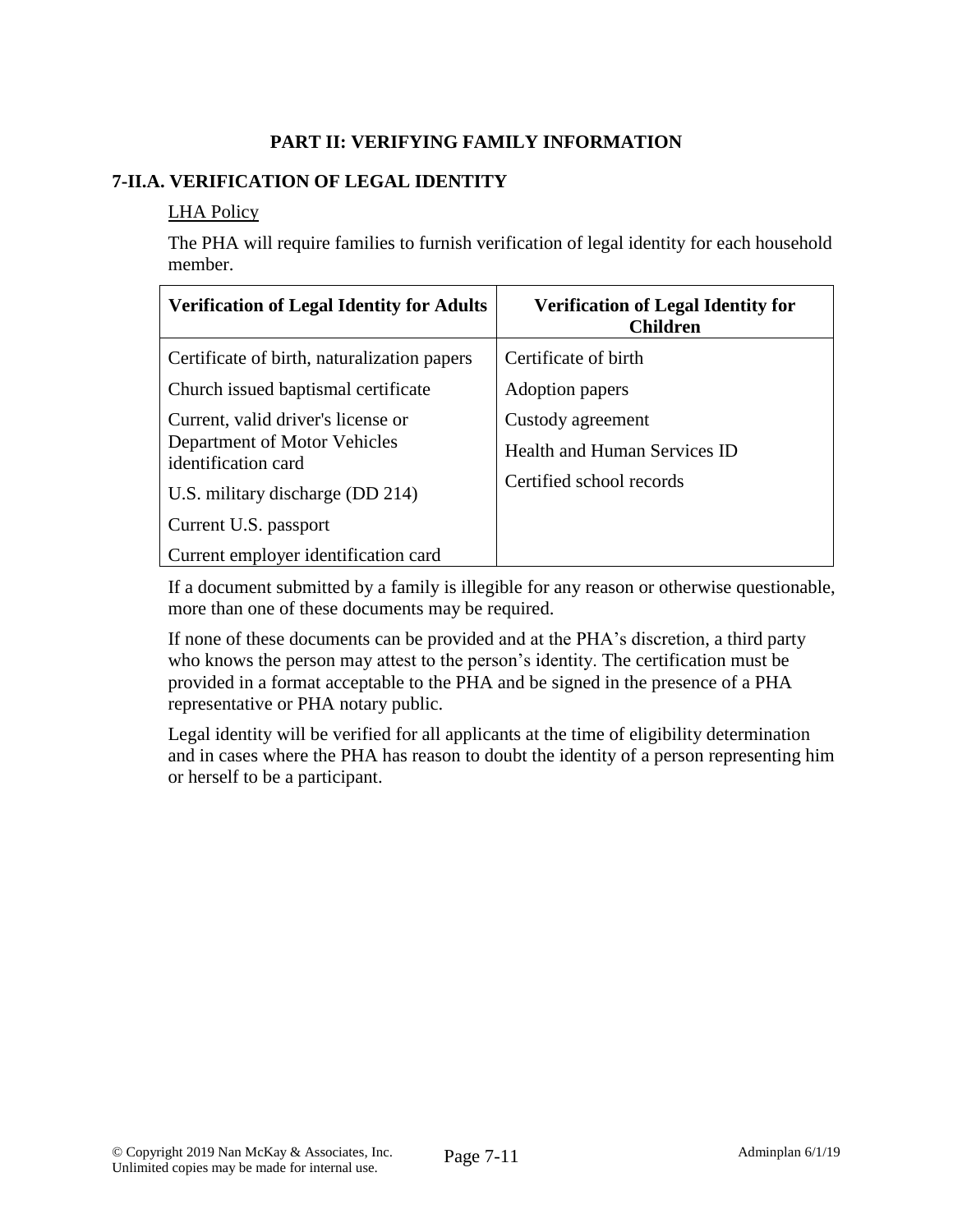# **7-II.B. SOCIAL SECURITY NUMBERS [24 CFR 5.216, Notice PIH 2018-24]**

The family must provide documentation of a valid social security number (SSN) for each member of the household, with the exception of individuals who do not contend eligible immigration status. Exemptions also include, existing program participants who were at least 62 years of age as of January 31, 2010, and had not previously disclosed an SSN.

Note that an individual who previously declared to have eligible immigration status may not change his or her declaration for the purpose of avoiding compliance with the SSN disclosure and documentation requirements or penalties associated with noncompliance with these requirements. Nor may the head of household opt to remove a household member from the family composition for this purpose.

The PHA must accept the following documentation as acceptable evidence of the social security number:

- An original SSN card issued by the Social Security Administration (SSA)
- An original SSA-issued document, which contains the name and SSN of the individual
- An original document issued by a federal, state, or local government agency, which contains the name and SSN of the individual

The PHA may only reject documentation of an SSN provided by an applicant or participant if the document is not an original document or if the original document has been altered, mutilated, is illegible, or appears to be forged.

## LHA Policy

The PHA will explain to the applicant or participant the reasons the document is not acceptable and request that the individual obtain and submit acceptable documentation of the SSN to the PHA within 90 days.

In the case of Moderate Rehabilitation Single Room Occupancy (SRO) individuals, the required documentation must be provided within 90 calendar days from the date of admission into the program. The PHA must grant one additional 90-day extension if it determines that the applicant's failure to comply was due to circumstances that were beyond the applicant's control and could not have been reasonably foreseen.

## LHA Policy

The PHA will grant one additional 90-day extension if needed for reasons beyond the participant's control such as delayed processing of the SSN application by the SSA, natural disaster, fire, death in the family, or other emergency. If the individual fails to comply with SSN disclosure and documentation requirements upon expiration of the provided time period, the PHA will terminate the individual's assistance.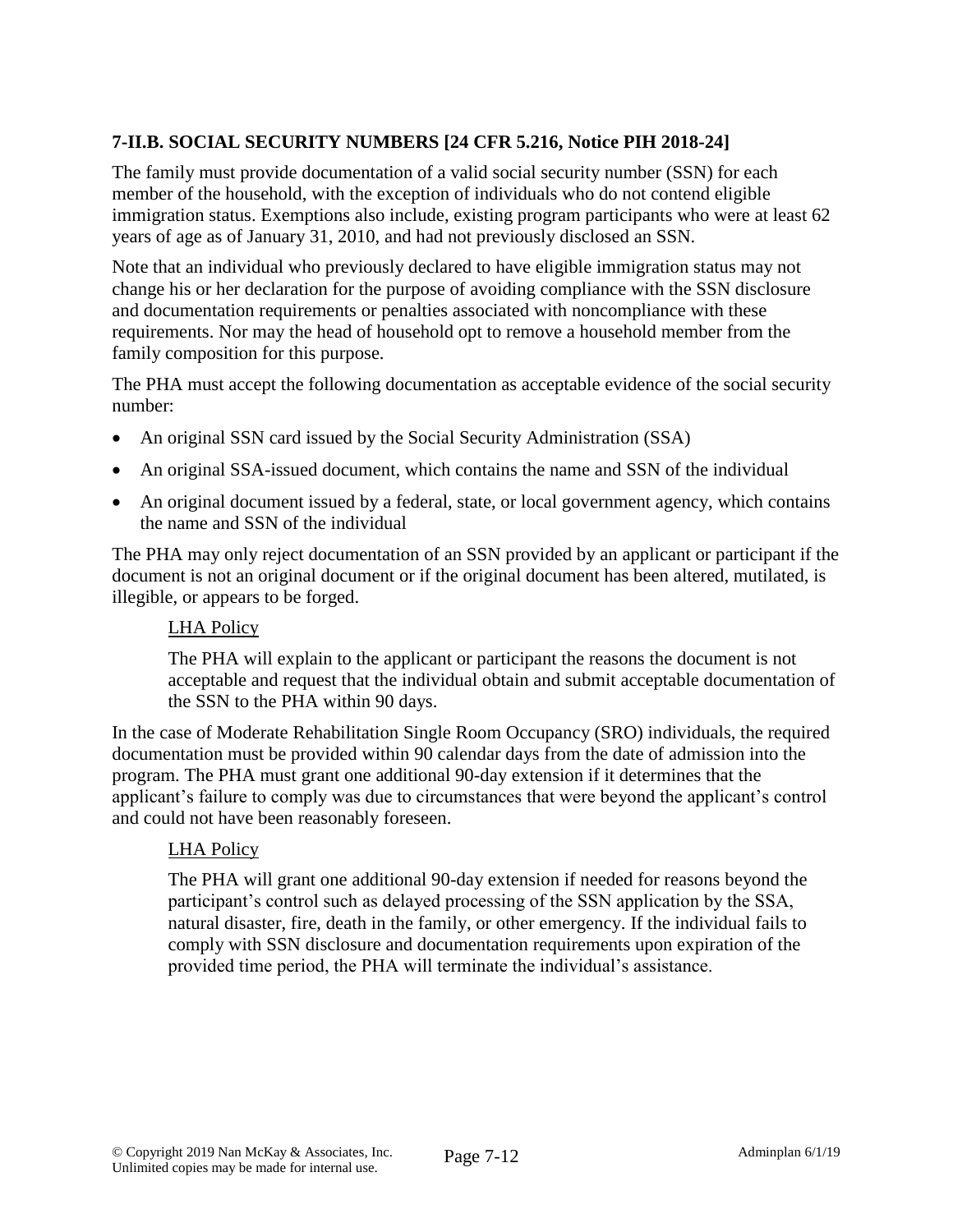If an applicant family includes a child under 6 years of age who joined the household within the 6 months prior to the date of voucher issuance, an otherwise eligible family may be admitted to the program and the family must provide documentation of the child's SSN within 90 days of the effective date of the initial HAP contract. A 90-day extension will be granted if the PHA determines that the participant's failure to comply was due to unforeseen circumstances and was outside of the participant's control.

# LHA Policy

The PHA will grant one additional 90-day extension if needed for reasons beyond the applicant's control, such as delayed processing of the SSN application by the SSA, natural disaster, fire, death in the family, or other emergency.

When a participant requests to add a new household member who is at least 6 years of age, or who is under the age of 6 and has an SSN, the participant must provide the complete and accurate SSN assigned to each new member at the time of reexamination or recertification, in addition to the documentation required to verify it. The PHA may not add the new household member until such documentation is provided.

When a participant requests to add a new household member who is under the age of 6 and has not been assigned an SSN, the participant must provide the SSN assigned to each new child and the required documentation within 90 calendar days of the child being added to the household. A 90-day extension will be granted if the PHA determines that the participant's failure to comply was due to unforeseen circumstances and was outside of the participant's control. During the period the PHA is awaiting documentation of the SSN, the child will be counted as part of the assisted household.

## LHA Policy

The PHA will grant one additional 90-day extension if needed for reasons beyond the participant's control such as delayed processing of the SSN application by the SSA, natural disaster, fire, death in the family, or other emergency.

Social security numbers must be verified only once during continuously-assisted occupancy.

## LHA Policy

The PHA will verify each disclosed SSN by:

Obtaining documentation from applicants and participants that is acceptable as evidence of social security numbers

Making a copy of the original documentation submitted, returning it to the individual, and retaining a copy in the file folder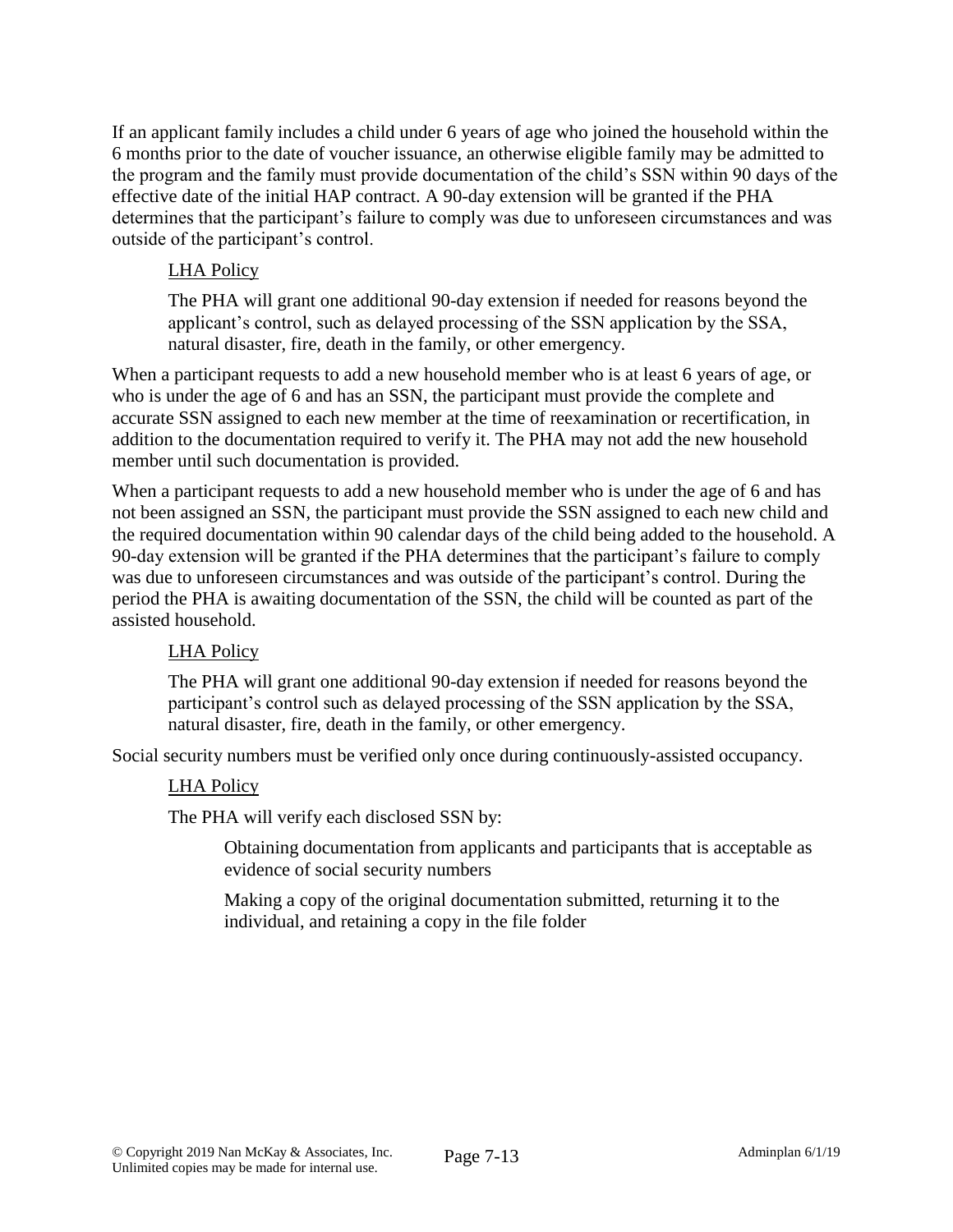Once the individual's verification status is classified as "verified," the PHA may, at its discretion, remove and destroy copies of documentation accepted as evidence of social security numbers. The retention of the EIV Summary Report or Income Report is adequate documentation of an individual's SSN.

# LHA Policy

Once an individual's status is classified as "verified" in HUD's EIV system, the PHA will remove and destroy copies of documentation accepted as evidence of social security numbers.

# **7-II.C. DOCUMENTATION OF AGE**

A birth certificate or other official record of birth is the preferred form of age verification for all family members. For elderly family members an original document that provides evidence of the receipt of social security retirement benefits is acceptable.

# LHA Policy

If an official record of birth or evidence of social security retirement benefits cannot be provided, the PHA will require the family to submit other documents that support the reported age of the family member (e.g., school records, driver's license if birth year is recorded) and to provide a self-certification.

Age must be verified only once during continuously-assisted occupancy.

# **7-II.D. FAMILY RELATIONSHIPS**

Applicants and program participants are required to identify the relationship of each household member to the head of household. Definitions of the primary household relationships are provided in the Eligibility chapter.

## LHA Policy

Family relationships are verified only to the extent necessary to determine a family's eligibility and level of assistance. Certification by the head of household normally is sufficient verification of family relationships.

## **Marriage**

## LHA Policy

Certification by the head of household is normally sufficient verification. If the PHA has reasonable doubts about a marital relationship, the PHA will require the family to document the marriage.

A marriage certificate generally is required to verify that a couple is married.

In the case of a common law marriage, the couple must demonstrate that they hold themselves to be married (e.g., by telling the community they are married, calling each other husband and wife, using the same last name, filing joint income tax returns).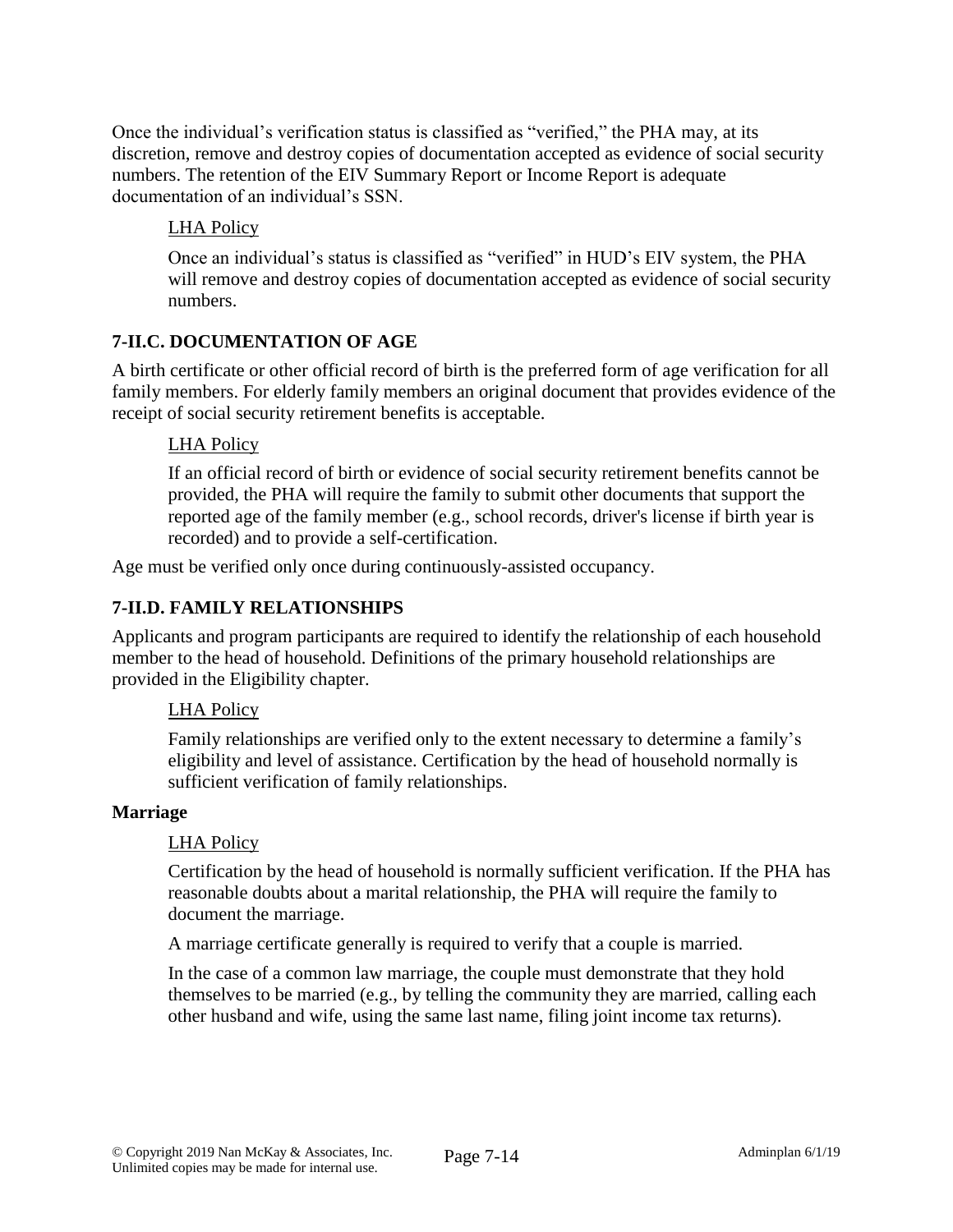#### **Separation or Divorce**

#### LHA Policy

Certification by the head of household is normally sufficient verification. If the PHA has reasonable doubts about a separation or divorce, the PHA will require the family to provide documentation of the divorce or separation.

A certified copy of a divorce decree, signed by a court officer, is required to document that a couple is divorced.

A copy of a court-ordered maintenance or other court record is required to document a separation.

If no court document is available, documentation from a community-based agency will be accepted.

#### **Absence of Adult Member**

#### LHA Policy

If an adult member who was formerly a member of the household is reported to be permanently absent, the family must provide evidence to support that the person is no longer a member of the family (e.g., documentation of another address at which the person resides such as a lease or utility bill).

#### **Foster Children and Foster Adults**

#### LHA Policy

Third-party verification from the state or local government agency responsible for the placement of the individual with the family is required.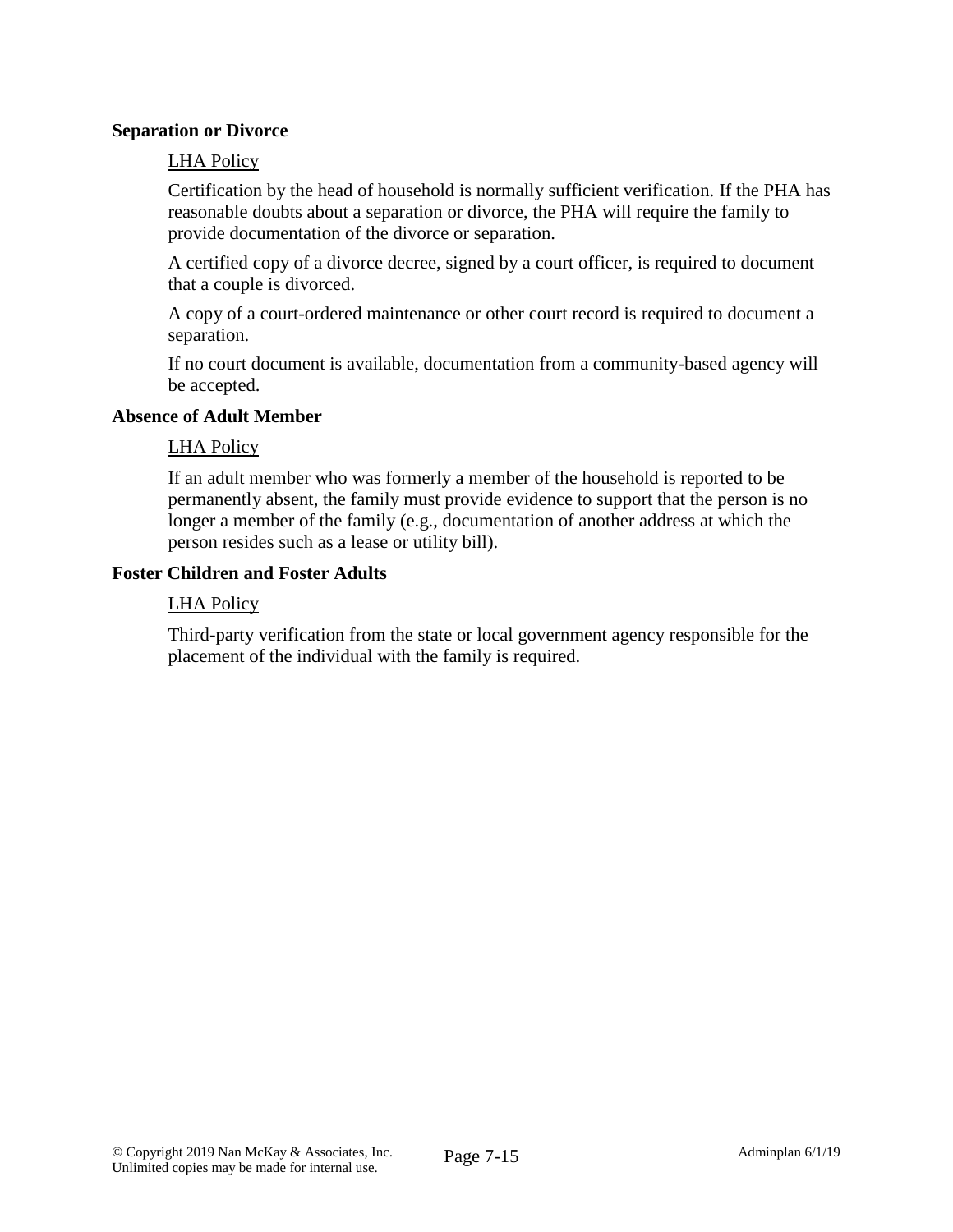# **7-II.E. VERIFICATION OF STUDENT STATUS**

#### **General Requirements**

#### LHA Policy

The PHA requires families to provide information about the student status of all students who are 18 years of age or older. This information will be verified only if:

The family reports full-time student status for an adult other than the head, spouse, or cohead.

The family reports child care expenses to enable a family member to further his or her education.

The family includes a student enrolled in an *institution of higher education.*

#### **Restrictions on Assistance to Students Enrolled in Institutions of Higher Education**

This section applies only to students who are seeking assistance on their own, separately from their parents. It does not apply to students residing with parents who are seeking or receiving HCV assistance.

#### LHA Policy

In accordance with the verification hierarchy described in section 7-1.B, the PHA will determine whether the student is exempt from the restrictions in 24 CFR 5.612 by verifying any one of the following exemption criteria:

The student is enrolled at an educational institution that does not meet the definition of *institution of higher education* in the Higher Education Act of 1965 (see section Exhibit 3-2).

The student is at least 24 years old.

The student is a veteran, as defined in section 3-II.E.

The student is married.

The student has at least one dependent child, as defined in section 3-II.E.

The student is a person with disabilities, as defined in section 3-II.E, and was receiving assistance prior to November 30, 2005.

If the PHA cannot verify at least one of these exemption criteria, the PHA will conclude that the student is subject to the restrictions on assistance at 24 CFR 5.612. In addition to verifying the student's income eligibility, the PHA will then proceed to verify either the student's parents' income eligibility (see section 7-III.J) or the student's independence from his/her parents (see below).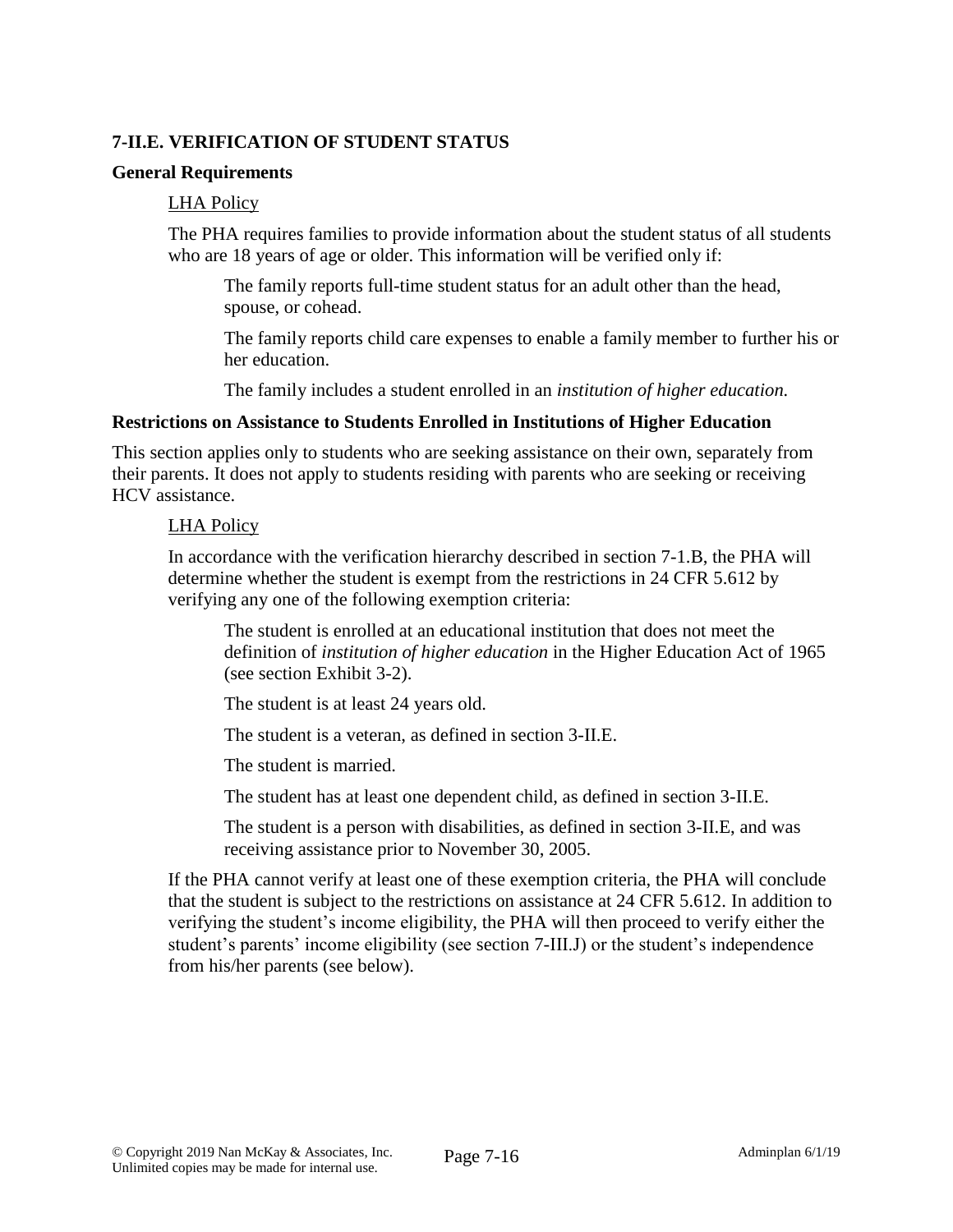### *Independent Student*

### LHA Policy

The PHA will verify a student's independence from his/her parents to determine that the student's parents' income is not relevant for determining the student's eligibility by doing all of the following:

Either reviewing and verifying previous address information to determine whether the student has established a household separate from his/her parents for at least one year, or reviewing and verifying documentation relevant to determining whether the student meets the U.S. Department of Education's definition of *independent student* (see section 3-II.E)

Reviewing the student's prior year income tax returns to verify the student is independent or verifying the student meets the U.S. Department of Education's definition of *independent student* (see section 3-II.E)

Requesting and obtaining written certification directly from the student's parents identifying the amount of support they will be providing to the student, even if the amount of support is \$0, except in cases in which the PHA determines that the student is a *vulnerable youth* (see section 3-II.E)

#### **7-II.F. DOCUMENTATION OF DISABILITY**

The PHA must verify the existence of a disability in order to allow certain income disallowances and deductions from income. The PHA is not permitted to inquire about the nature or extent of a person's disability [24 CFR 100.202(c)]. The PHA may not inquire about a person's diagnosis or details of treatment for a disability or medical condition. If the PHA receives a verification document that provides such information, the PHA will not place this information in the tenant file. Under no circumstances will the PHA request a participant's medical record(s). For more information on health care privacy laws, see the Department of Health and Human Services' website at http://www.hhs.gov/ocr/privacy/.

The above cited regulation does not prohibit the following inquiries, provided these inquiries are made of all applicants, whether or not they are persons with disabilities [VG, p. 24]:

- Inquiry into an applicant's ability to meet the requirements of ownership or tenancy
- Inquiry to determine whether an applicant is qualified for a dwelling available only to persons with disabilities or to persons with a particular type of disability
- Inquiry to determine whether an applicant for a dwelling is qualified for a priority available to persons with disabilities or to persons with a particular type of disability
- Inquiring whether an applicant for a dwelling is a current illegal abuser or addict of a controlled substance
- Inquiring whether an applicant has been convicted of the illegal manufacture or distribution of a controlled substance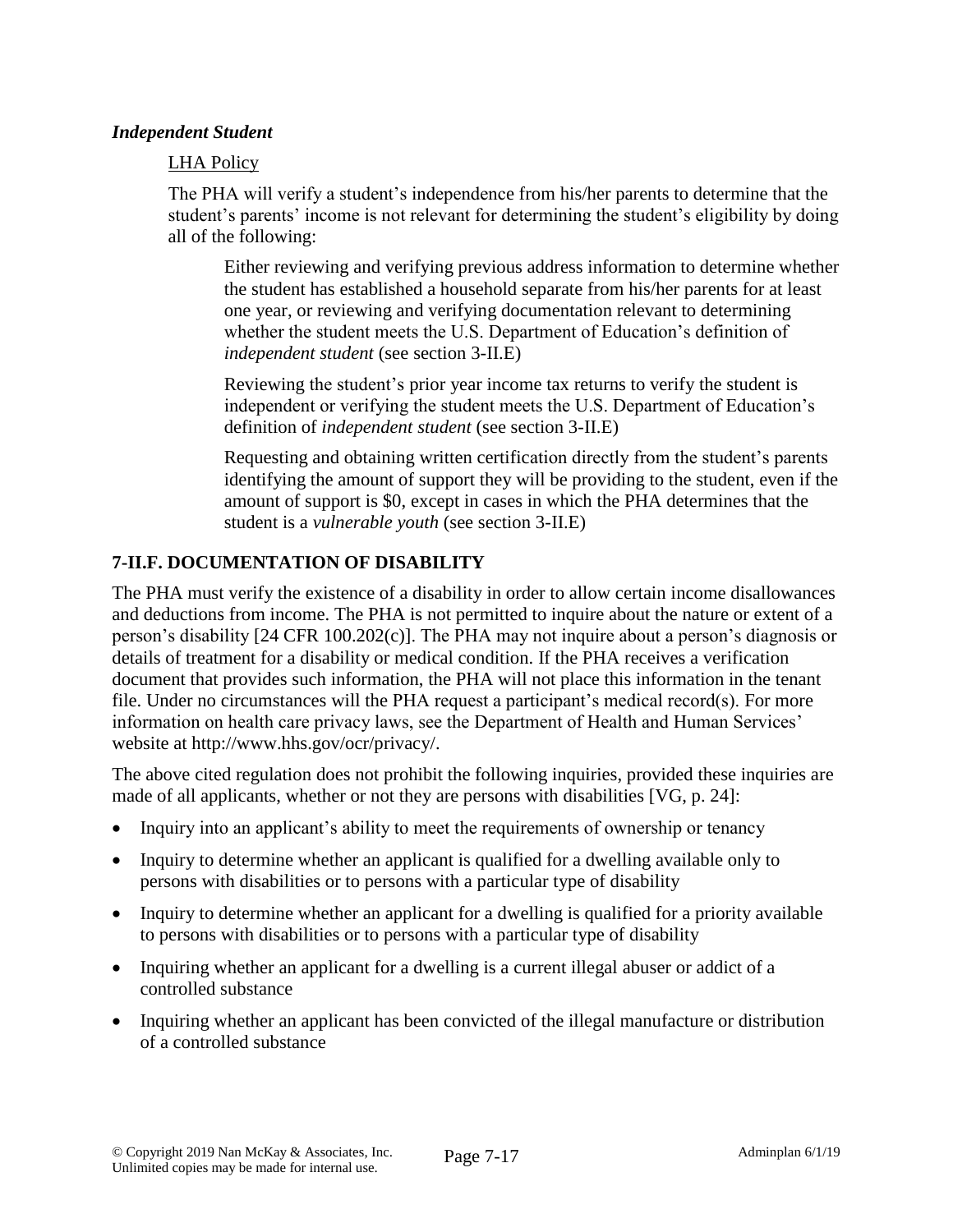## **Family Members Receiving SSA Disability Benefits**

Verification of the receipt of disability benefits from the Social Security Administration (SSA) is sufficient verification of disability for the purpose of qualifying for waiting list preferences (if applicable) or certain income disallowances and deductions [VG, p. 23].

# LHA Policy

For family members claiming disability who receive disability benefits from the SSA, the PHA will attempt to obtain information about disability benefits through the HUD Enterprise Income Verification (EIV) system. If documentation from HUD's EIV System is not available, the PHA will request a current (dated within the last 60 days) SSA benefit verification letter from each family member claiming disability status. If the family is unable to provide the document(s), the PHA will ask the family to request a benefit verification letter by either calling SSA at 1-800-772-1213, or by requesting it from [www.ssa.gov.](http://www.ssa.gov/) Once the applicant or participant receives the benefit verification letter they will be required to provide it to the PHA.

# **Family Members Not Receiving SSA Disability Benefits**

Receipt of veteran's disability benefits, worker's compensation, or other non-SSA benefits based on the individual's claimed disability are not sufficient verification that the individual meets HUD's definition of disability in 24 CFR 5.403.

## LHA Policy

For family members claiming disability who do not receive disability benefits from the SSA, a knowledgeable professional must provide third-party verification that the family member meets the HUD definition of disability. See the Eligibility chapter for the HUD definition of disability. The knowledgeable professional will verify whether the family member does or does not meet the HUD definition.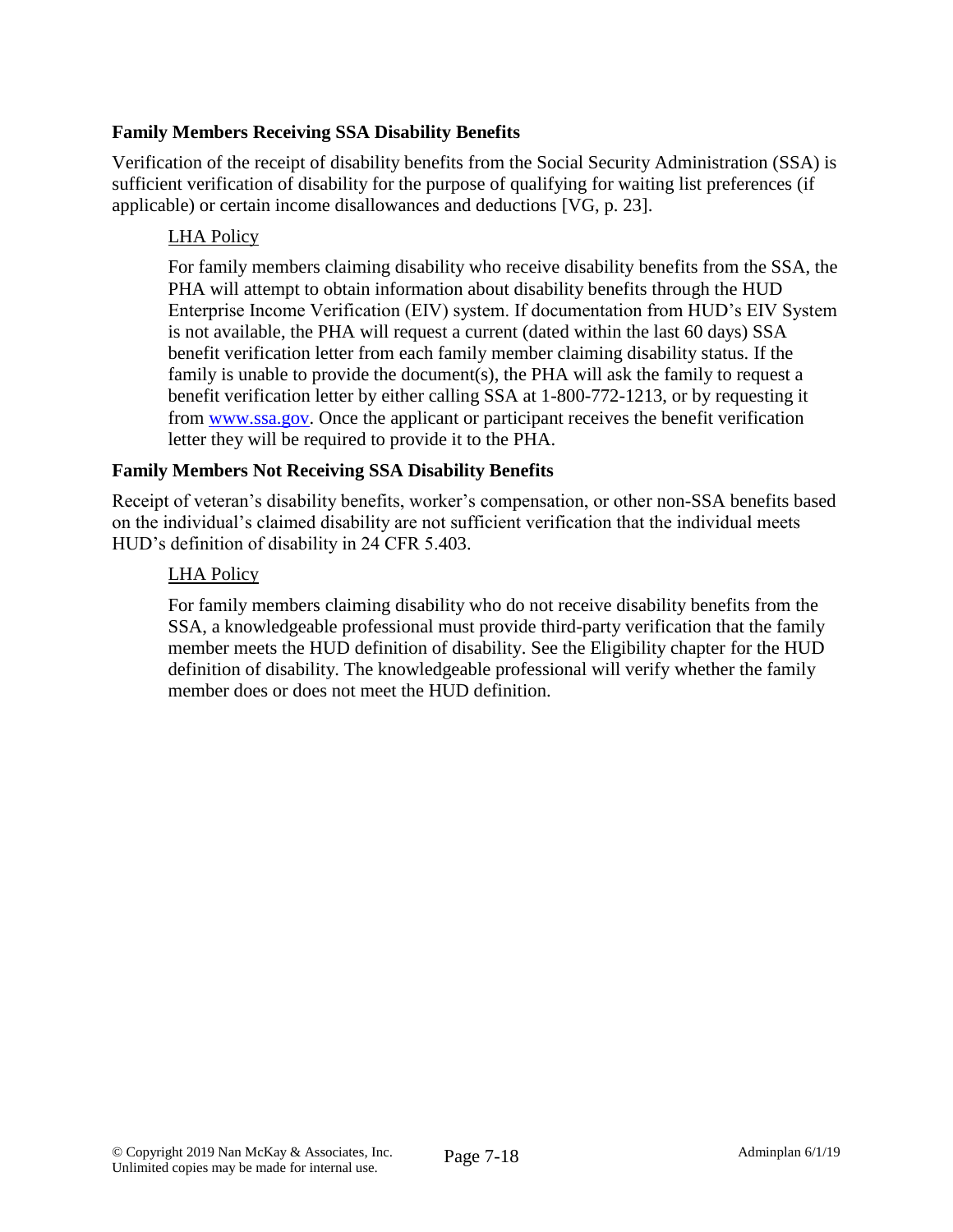# **7-II.G. CITIZENSHIP OR ELIGIBLE IMMIGRATION STATUS [24 CFR 5.508]**

## **Overview**

Housing assistance is not available to persons who are not citizens, nationals, or eligible immigrants. Prorated assistance is provided for "mixed families" containing both eligible and ineligible persons. A detailed discussion of eligibility requirements is in the Eligibility chapter. This verifications chapter discusses HUD and PHA verification requirements related to citizenship status.

The family must provide a certification that identifies each family member as a U.S. citizen, a U.S. national, an eligible noncitizen or an ineligible noncitizen and submit the documents discussed below for each family member. Once eligibility to receive assistance has been verified for an individual it need not be collected or verified again during continuously-assisted occupancy.  $[24 \text{ CFR } 5.508(g)(5)]$ 

## **U.S. Citizens and Nationals**

HUD requires a declaration for each family member who claims to be a U.S. citizen or national. The declaration must be signed personally by any family member 18 or older and by a guardian for minors.

The PHA may request verification of the declaration by requiring presentation of a birth certificate, United States passport or other appropriate documentation.

## LHA Policy

Family members who claim U.S. citizenship or national status will not be required to provide additional documentation unless the PHA receives information indicating that an individual's declaration may not be accurate.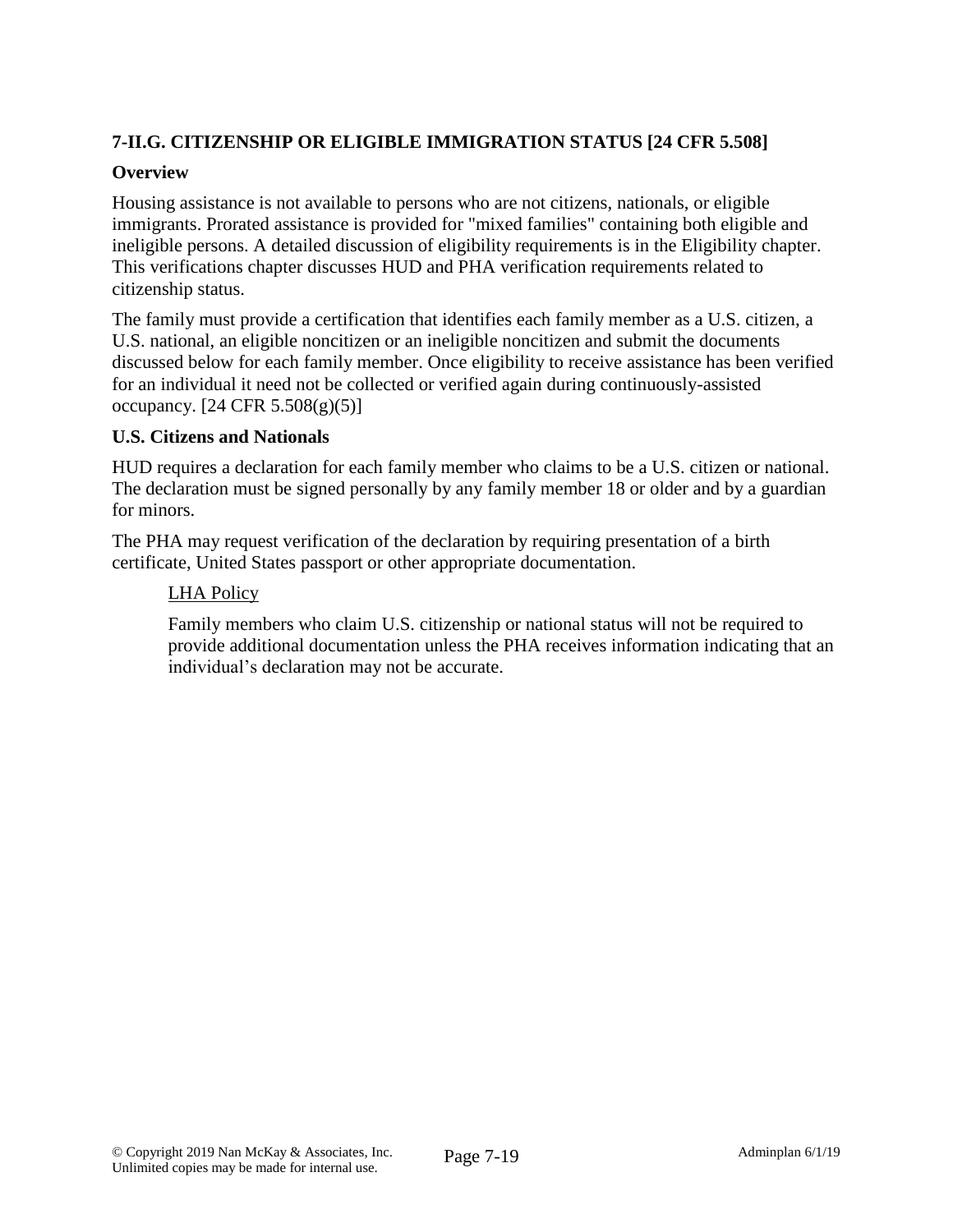# **Eligible Immigrants**

# *Documents Required*

All family members claiming eligible immigration status must declare their status in the same manner as U.S. citizens and nationals.

The documentation required for eligible noncitizens varies depending upon factors such as the date the person entered the U.S., the conditions under which eligible immigration status has been granted, age, and the date on which the family began receiving HUD-funded assistance. Exhibit 7-1 at the end of this chapter summarizes documents family members must provide.

# *PHA Verification* [HCV GB, pp. 5-3 and 5-7]

For family members age 62 or older who claim to be eligible immigrants, proof of age is required in the manner described in 7-II.C. of this plan. No further verification of eligible immigration status is required.

For family members under the age of 62 who claim to be eligible immigrants, the PHA must verify immigration status with the United States Citizenship and Immigration Services (USCIS).

The PHA will follow all USCIS protocols for verification of eligible immigration status.

# **7-II.H. VERIFICATION OF PREFERENCE STATUS**

The PHA must verify any preferences claimed by an applicant that determined placement on the waiting list.

## LHA Policy

The PHA will offer a preference to any family that has been terminated from its HCV program due to insufficient program funding. The PHA will verify this preference using the PHA's termination records.

The PHA also offers a preference for victims of domestic violence, dating violence, sexual assault, or stalking, as described in Section 4-III.C. To verify that applicants qualify for the preference, the PHA will follow documentation requirements outlined in Section 16-IX.D.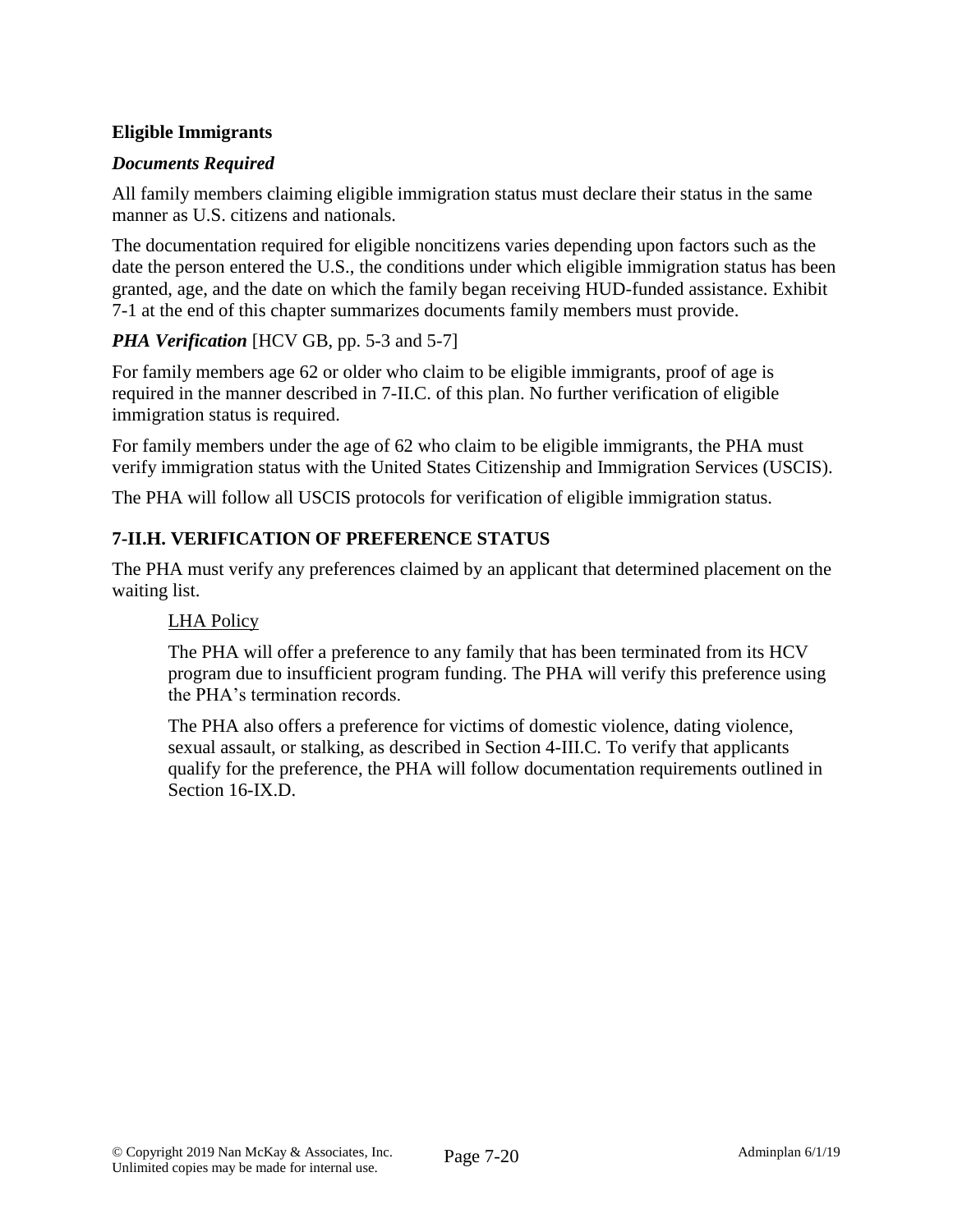#### **PART III: VERIFYING INCOME AND ASSETS**

Chapter 6, Part I of this plan describes in detail the types of income that are included and excluded and how assets and income from assets are handled. Any assets and income reported by the family must be verified. This part provides PHA policies that supplement the general verification procedures specified in Part I of this chapter.

### **7-III.A. EARNED INCOME**

#### **Tips**

#### LHA Policy

Unless tip income is included in a family member's W-2 by the employer, persons who work in industries where tips are standard will be required to sign a certified estimate of tips received for the prior year and tips anticipated to be received in the coming year.

#### **Wages**

#### LHA Policy

For wages other than tips, the family must provide originals of the two most current, consecutive pay stubs.

#### **7-III.B. BUSINESS AND SELF EMPLOYMENT INCOME**

#### LHA Policy

Business owners and self-employed persons will be required to provide:

An audited financial statement for the previous fiscal year if an audit was conducted. If an audit was not conducted, a statement of income and expenses must be submitted and the business owner or self-employed person must certify to its accuracy.

All schedules completed for filing federal and local taxes in the preceding year.

If accelerated depreciation was used on the tax return or financial statement, an accountant's calculation of depreciation expense, computed using straight-line depreciation rules.

The PHA will provide a format for any person who is unable to provide such a statement to record income and expenses for the coming year. The business owner/self-employed person will be required to submit the information requested and to certify to its accuracy at all future reexaminations.

At any reexamination the PHA may request documents that support submitted financial statements such as manifests, appointment books, cash books, or bank statements.

If a family member has been self-employed less than three (3) months, the PHA will accept the family member's certified estimate of income and schedule an interim reexamination in three (3) months. If the family member has been self-employed for three (3) to twelve (12) months the PHA will require the family to provide documentation of income and expenses for this period and use that information to project income.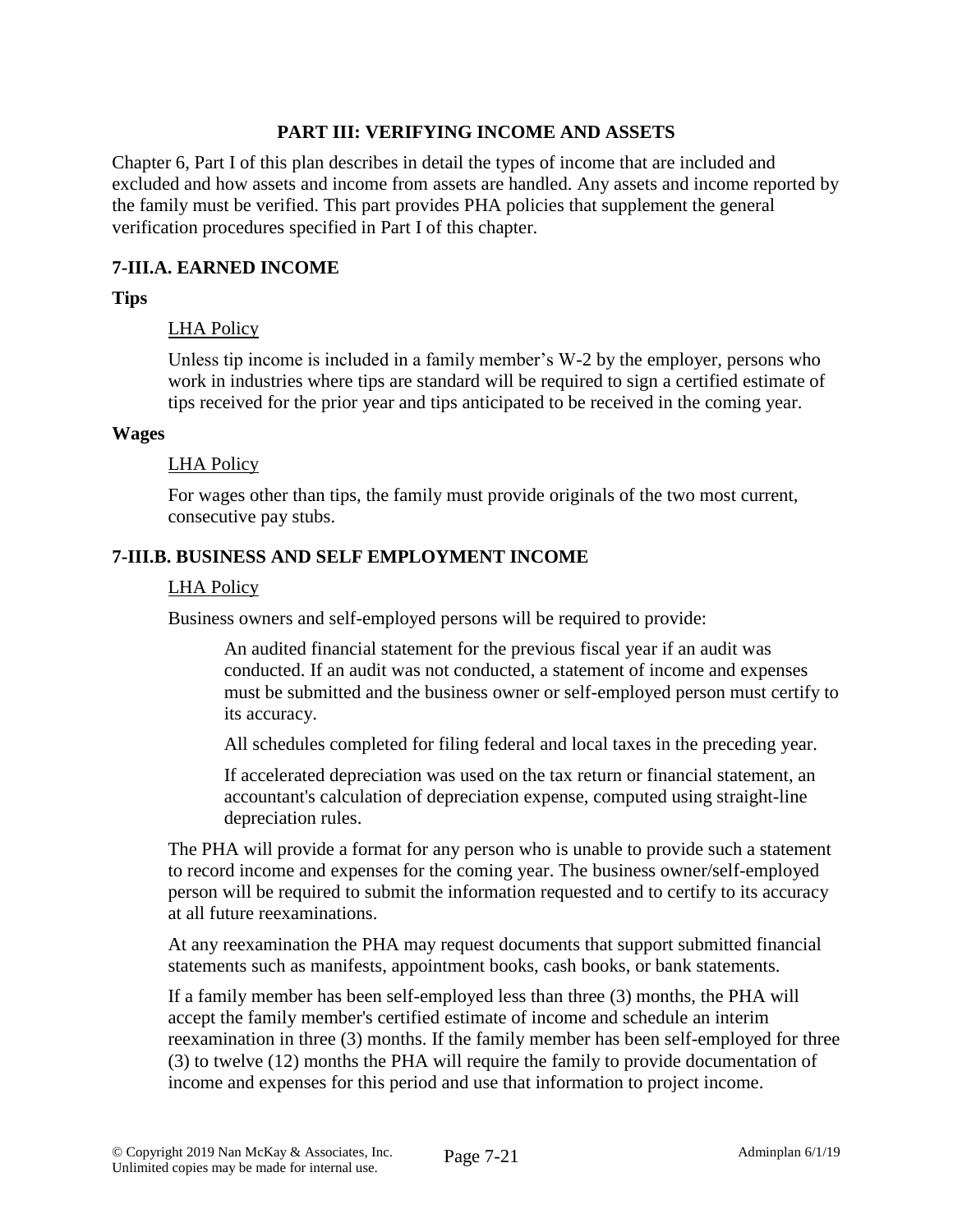# **7-III.C. PERIODIC PAYMENTS AND PAYMENTS IN LIEU OF EARNINGS**

For policies governing streamlined income determinations for fixed sources of income, please see Chapter 11.

#### **Social Security/SSI Benefits**

### LHA Policy

To verify the SS/SSI benefits of applicants, the PHA will request a current (dated within the last 60 days) SSA benefit verification letter from each family member that receives social security benefits. If the family is unable to provide the document(s), the PHA will [help](http://help/) the applicant request a benefit verification letter from SSA's Web site at [www.ssa.gov](http://www.ssa.gov/) or ask the family to request one by calling SSA at 1-800-772-1213. Once the applicant has received the benefit verification letter they will be required to provide it to the PHA.

To verify the SS/SSI benefits of participants, the PHA will obtain information about social security/SSI benefits through the HUD EIV System, and confirm with the participant(s) that the current listed benefit amount is correct. If the participant disputes the EIV-reported benefit amount, or if benefit information is not available in HUD systems, the PHA will request a current SSA benefit verification letter from each family member that receives social security benefits. If the family is unable to provide the document(s) the PHA will [help](http://help/) the participant request a benefit verification letter from SSA's Web site at [www.ssa.gov](http://www.ssa.gov/) or ask the family to request one by calling SSA at 1-800-772-1213. Once the participant has received the benefit verification letter they will be required to provide it to the PHA.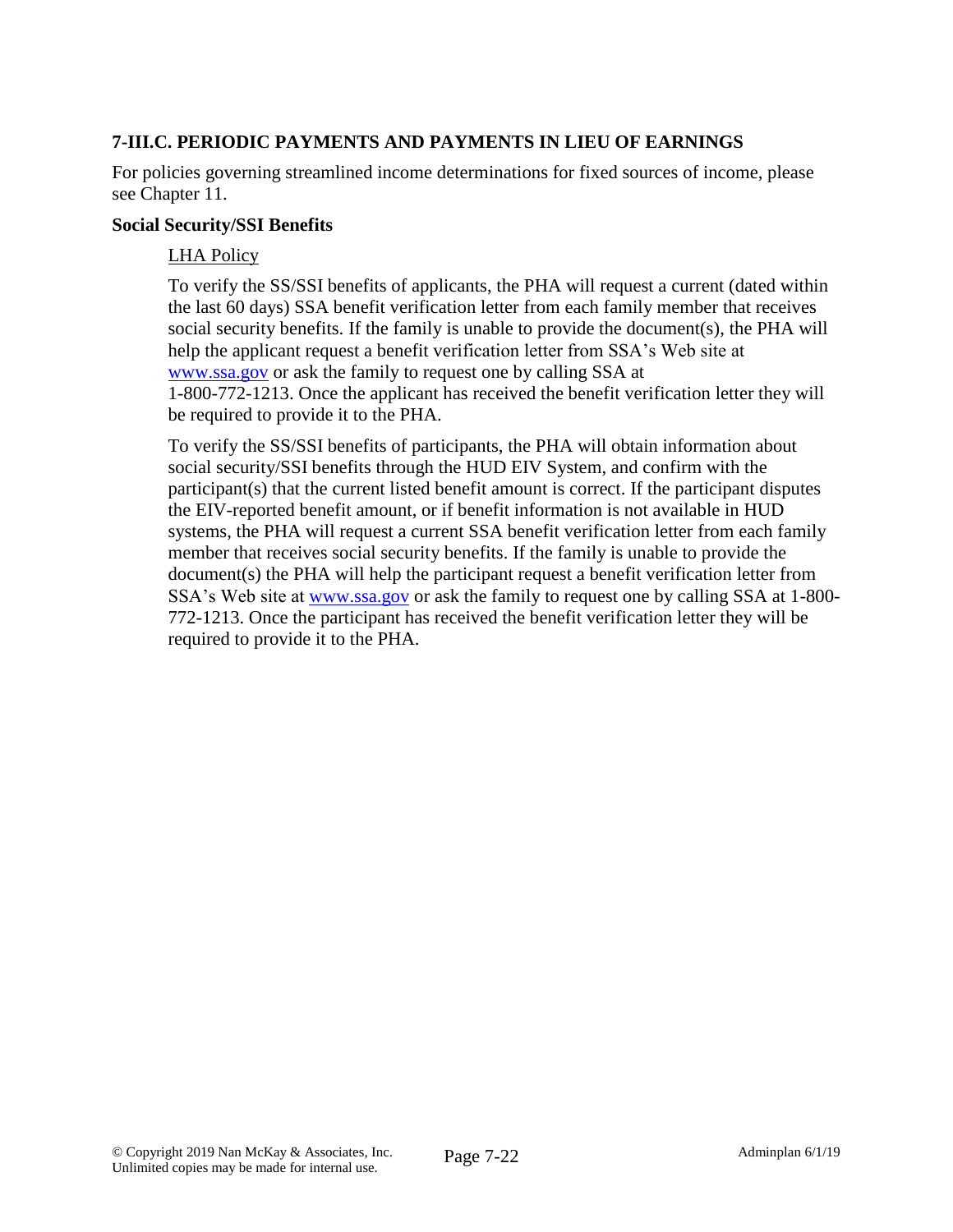## **7-III.D. ALIMONY OR CHILD SUPPORT**

#### LHA Policy

The methods the PHA will use to verify alimony and child support payments differ depending on whether the family declares that it receives regular payments.

If the family declares that it *receives regular payments*, verification will be obtained in the following order of priority:

Copies of the receipts and/or payment stubs for the 60 days prior to PHA request

Third-party verification form from the state or local child support enforcement agency

Third-party verification form from the person paying the support

Family's self-certification of amount received

If the family declares that it *receives irregular or no payments*, in addition to the verification process listed above, the family must provide evidence that it has taken all reasonable efforts to collect amounts due. This may include:

A statement from any agency responsible for enforcing payment that shows the family has requested enforcement and is cooperating with all enforcement efforts

If the family has made independent efforts at collection, a written statement from the attorney or other collection entity that has assisted the family in these efforts

*Note:* Families are not required to undertake independent enforcement action.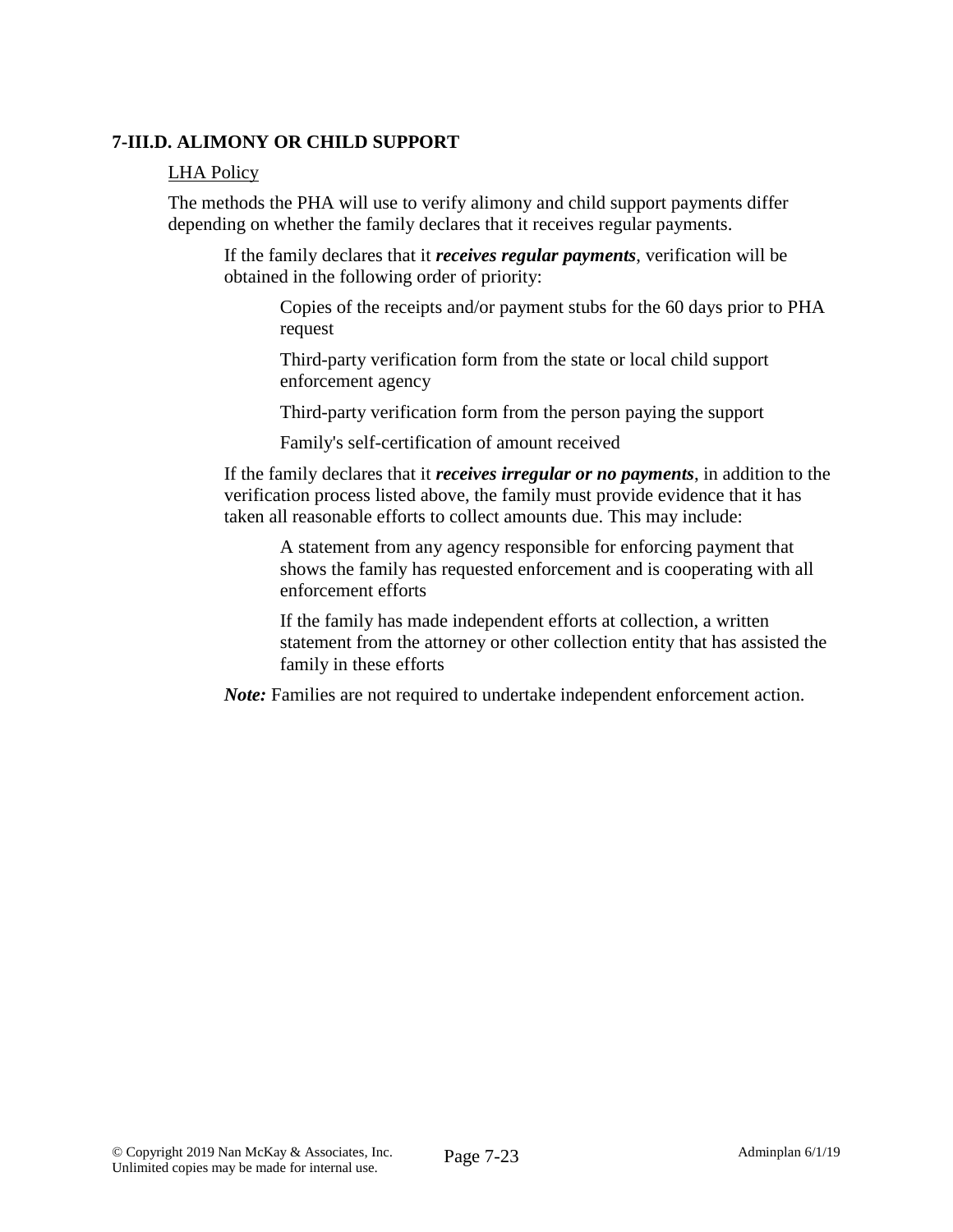# **7-III.E. ASSETS AND INCOME FROM ASSETS**

#### **Assets Disposed of for Less than Fair Market Value**

The family must certify whether any assets have been disposed of for less than fair market value in the preceding two years. The PHA needs to verify only those certifications that warrant documentation [HCV GB, p. 5-28].

### LHA Policy

The PHA will verify the value of assets disposed of only if:

The PHA does not already have a reasonable estimation of its value from previously collected information, or

The amount reported by the family in the certification appears obviously in error.

Example 1: An elderly participant reported a \$10,000 certificate of deposit at the last annual reexamination and the PHA verified this amount. Now the person reports that she has given this \$10,000 to her son. The PHA has a reasonable estimate of the value of the asset; therefore, reverification of the value of the asset is not necessary.

Example 2: A family member has disposed of its 1/4 share of real property located in a desirable area and has valued her share at approximately 5,000. Based upon market conditions, this declaration does not seem realistic. Therefore, the PHA will verify the value of this asset.

## **7-III.F. NET INCOME FROM RENTAL PROPERTY**

## LHA Policy

The family must provide:

A current executed lease for the property that shows the rental amount or certification from the current tenant

A self-certification from the family members engaged in the rental of property providing an estimate of expenses for the coming year and the most recent IRS Form 1040 with Schedule E (Rental Income). If schedule E was not prepared, the PHA will require the family members involved in the rental of property to provide a self-certification of income and expenses for the previous year and may request documentation to support the statement including: tax statements, insurance invoices, bills for reasonable maintenance and utilities, and bank statements or amortization schedules showing monthly interest expense.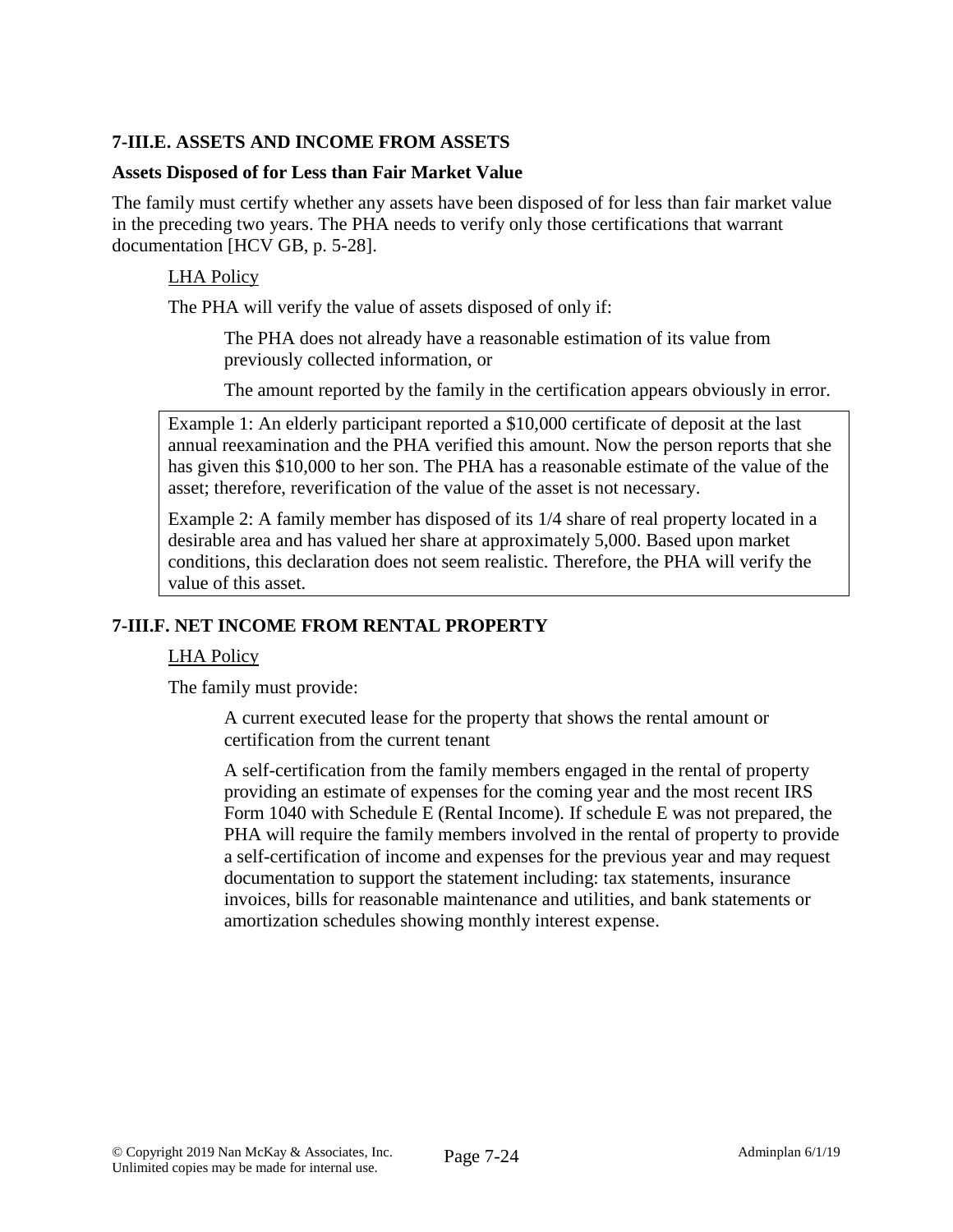## **7-III.G. RETIREMENT ACCOUNTS**

### LHA Policy

The PHA will accept written third-party documents supplied by the family as evidence of the status of retirement accounts.

The type of original document that will be accepted depends upon the family member's retirement status.

*Before* retirement, the PHA will accept an original document from the entity holding the account with a date that shows it is the most recently scheduled statement for the account but in no case earlier than 6 months from the effective date of the examination.

*Upon* retirement, the PHA will accept an original document from the entity holding the account that reflects any distributions of the account balance, any lump sums taken and any regular payments.

*After* retirement, the PHA will accept an original document from the entity holding the account dated no earlier than 12 months before that reflects any distributions of the account balance, any lump sums taken and any regular payments.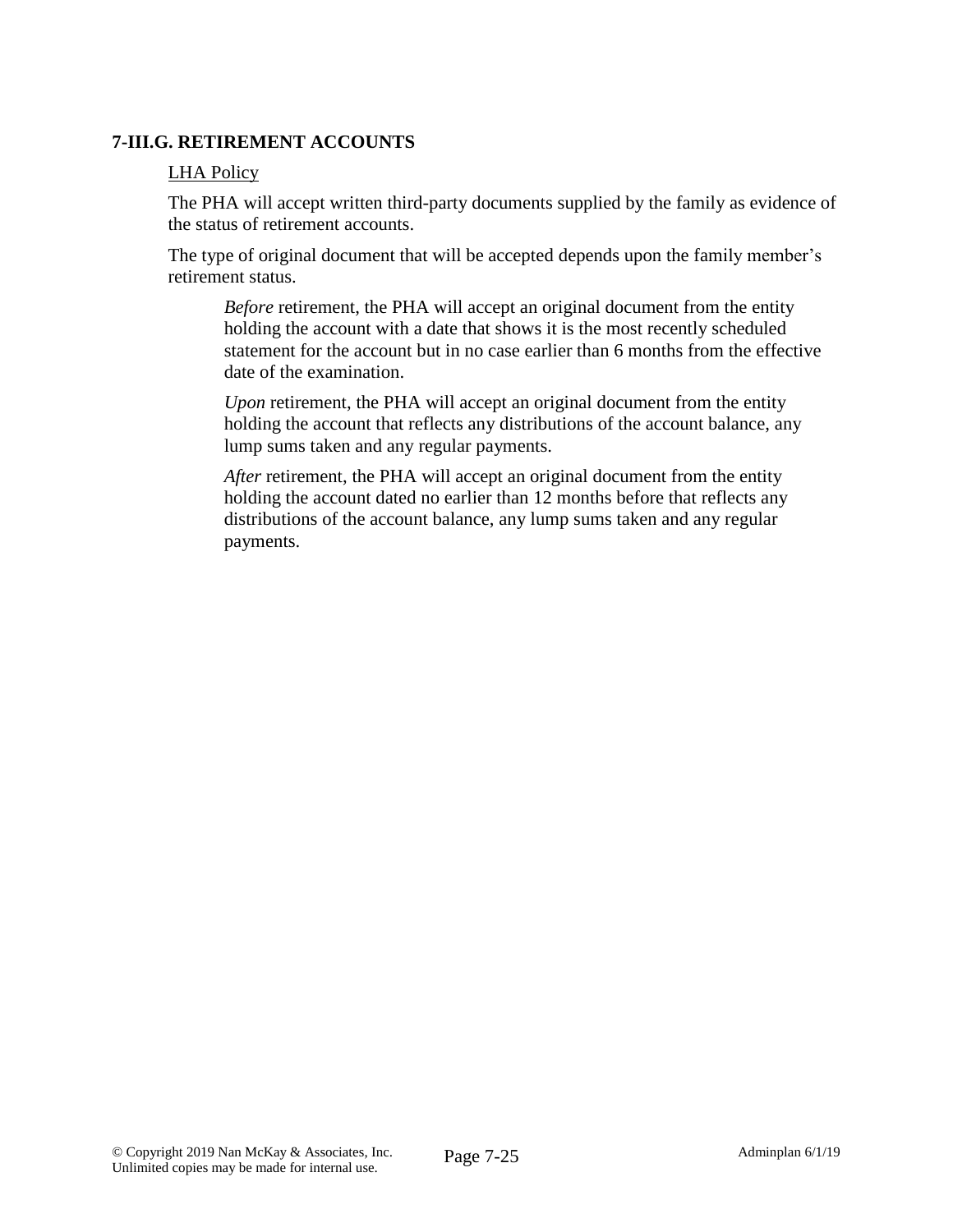# **7-III.H. INCOME FROM EXCLUDED SOURCES**

A detailed discussion of excluded income is provided in Chapter 6, Part I.

HUD guidance on verification of excluded income draws a distinction between income which is fully excluded and income which is only partially excluded.

For fully excluded income, the PHA is **not** required to follow the verification hierarchy, document why third-party verification is not available, or report the income on the 50058. Fully excluded income is defined as income that is entirely excluded from the annual income determination (for example, food stamps, earned income of a minor, or foster care funds) [Notice PIH 2013-04].

PHAs may accept a family's signed application or reexamination form as self-certification of fully excluded income. They do not have to require additional documentation. However, if there is any doubt that a source of income qualifies for full exclusion, PHAs have the option of requiring additional verification.

For partially excluded income, the PHA **is** required to follow the verification hierarchy and all applicable regulations, and to report the income on the 50058. Partially excluded income is defined as income where only a certain portion of what is reported by the family qualifies to be excluded and the remainder is included in annual income (for example, the income of an adult full-time student, or income excluded under the earned income disallowance).

#### LHA Policy

The PHA will accept the family's self-certification as verification of fully excluded income. The PHA may request additional documentation if necessary to document the income source.

The PHA will verify the source and amount of partially excluded income as described in Part 1 of this chapter.

## **7-III.I. ZERO ANNUAL INCOME STATUS**

#### LHA Policy

The PHA will check UIV sources and/or request information from third-party sources to verify that certain forms of income such as unemployment benefits, TANF, SS, SSI, and earnings are not being received by families claiming to have zero annual income.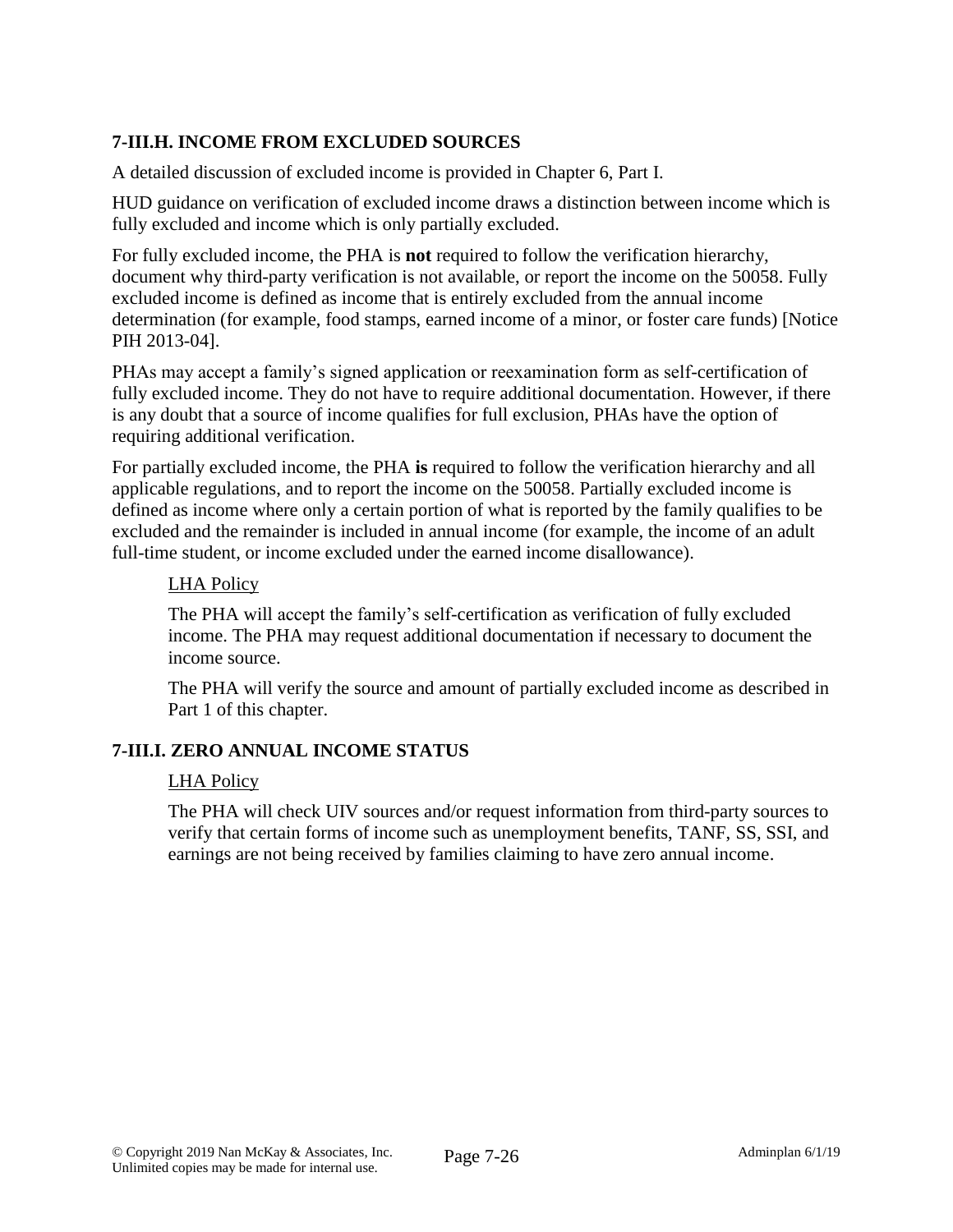# **7-III.J. STUDENT FINANCIAL ASSISTANCE**

Any financial assistance, in excess of amounts received for tuition, that a person attending an institution of higher education receives under the Higher Education Act of 1965, from private sources, or from an institution of higher education must be considered income unless the student is over the age of 23 with dependent children or is residing with parents who are seeking or receiving HCV assistance [24 CFR 5.609(b)(9) and FR 4/10/06].

For students over the age of 23 with dependent children or students residing with parents who are seeking or receiving HCV assistance, the full amount of student financial assistance is excluded from annual income  $[24 \text{ CFR } 5.609(c)(6)]$ . The full amount of student financial assistance is also excluded for students attending schools that do not qualify as institutions of higher education (as defined in Exhibit 3-2). Excluded amounts are verified only if, without verification, the PHA would not be able to determine whether or to what extent the income is to be excluded (see section 7-III.H).

# LHA Policy

For a student subject to having a portion of his/her student financial assistance included in annual income in accordance with 24 CFR 5.609(b)(9), the PHA will request written third-party verification of both the source and the amount. Family-provided documents from the educational institution attended by the student will be requested, as well as documents generated by any other person or entity providing such assistance, as reported by the student.

In addition, the PHA will request written verification of the student's tuition amount.

If the PHA is unable to obtain third-party written verification of the requested information, the PHA will pursue other forms of verification following the verification hierarchy in section 7-I.B.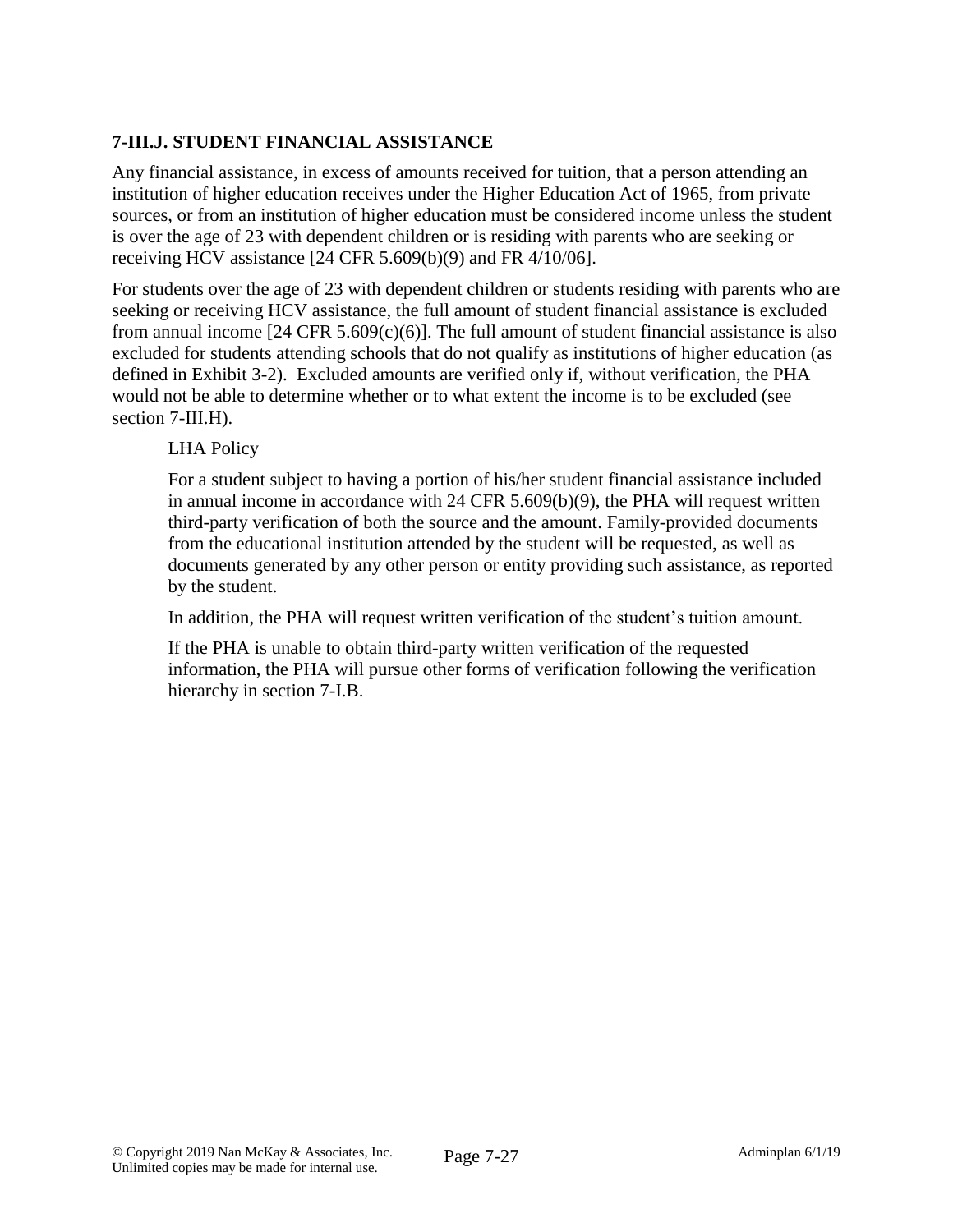# **7-III.K. PARENTAL INCOME OF STUDENTS SUBJECT TO ELIGIBILITY RESTRICTIONS**

If a student enrolled at an institution of higher education is under the age of 24, is not a veteran, is not married, does not have a dependent child, and is not a person with disabilities receiving HCV assistance as of November 30, 2005, the income of the student's parents must be considered when determining income eligibility, unless the student is determined independent from his or her parents or a *vulnerable youth* in accordance with PHA policy [24 CFR 5.612, FR Notice 4/10/06, p. 18146, and FR Notice 9/21/16].

This provision does not apply to students residing with parents who are seeking or receiving HCV assistance. It is limited to students who are seeking or receiving assistance on their own, separately from their parents.

#### LHA Policy

If the PHA is required to determine the income eligibility of a student's parents, the PHA will request an income declaration and certification of income from the appropriate parent(s) (as determined in section 3-II.E). The PHA will send the request directly to the parents, who will be required to certify to their income under penalty of perjury. The parents will be required to submit the information directly to the PHA. The required information must be submitted (postmarked) within 10 business days of the date of the PHA's request or within any extended timeframe approved by the PHA.

The PHA reserves the right to request and review supporting documentation at any time if it questions the declaration or certification. Supporting documentation may include, but is not limited to, Internal Revenue Service (IRS) tax returns, consecutive and original pay stubs, bank statements, pension benefit statements, benefit award letters, and other official and authentic documents from a federal, state, or local agency.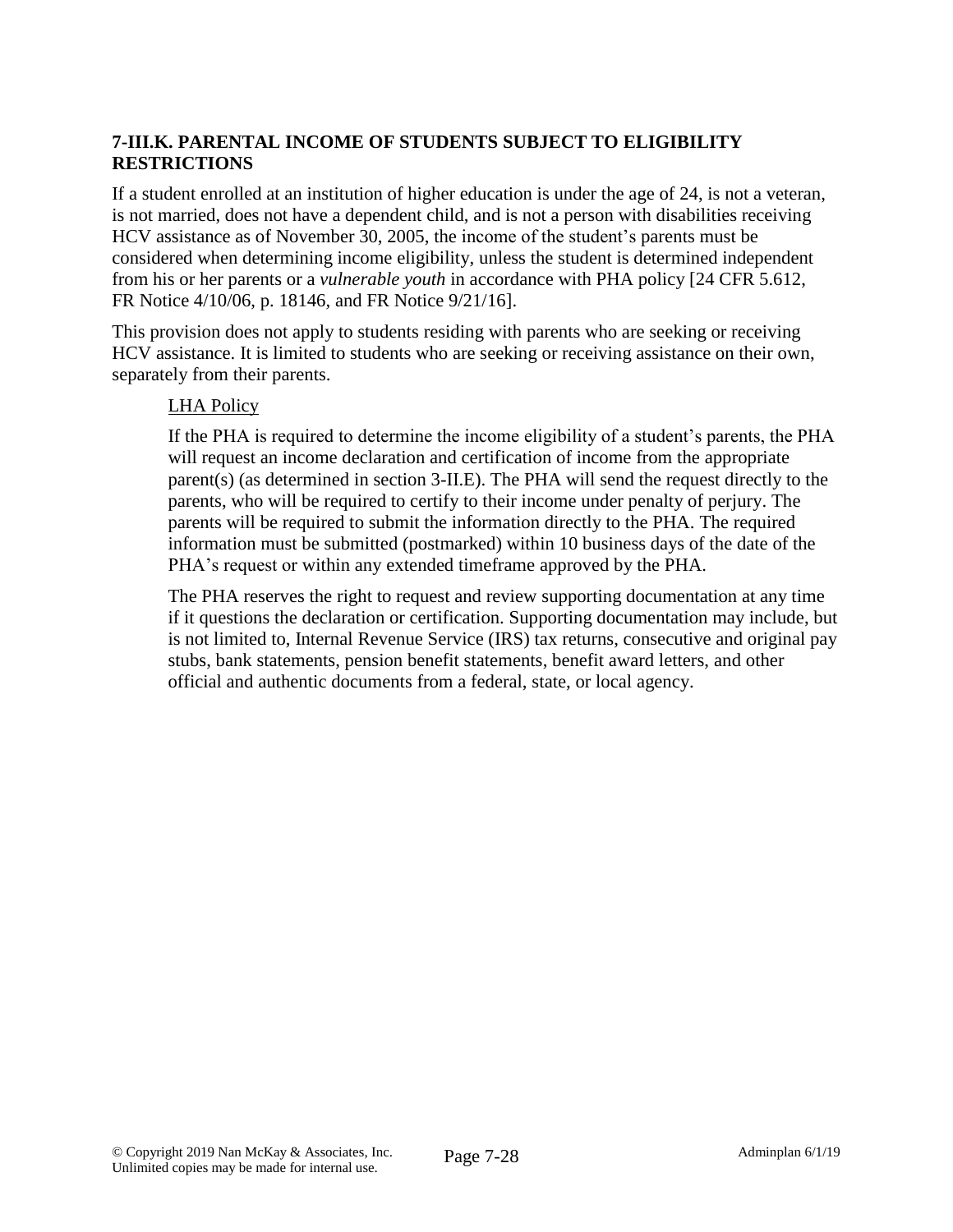# **PART IV: VERIFYING MANDATORY DEDUCTIONS**

### **7-IV.A. DEPENDENT AND ELDERLY/DISABLED HOUSEHOLD DEDUCTIONS**

The dependent and elderly/disabled family deductions require only that the PHA verify that the family members identified as dependents or elderly/disabled persons meet the statutory definitions. No further verifications are required.

#### **Dependent Deduction**

See Chapter 6 (6-II.B.) for a full discussion of this deduction. The PHA must verify that:

- Any person under the age of 18 for whom the dependent deduction is claimed is not the head, spouse, or cohead of the family and is not a foster child
- Any person age 18 or older for whom the dependent deduction is claimed is not a foster adult or live-in aide, and is a person with a disability or a full time student

#### **Elderly/Disabled Family Deduction**

See Eligibility chapter for a definition of elderly and disabled families and Chapter 6 (6-II.C.) for a discussion of the deduction. The PHA must verify that the head, spouse, or cohead is 62 years of age or older or a person with disabilities.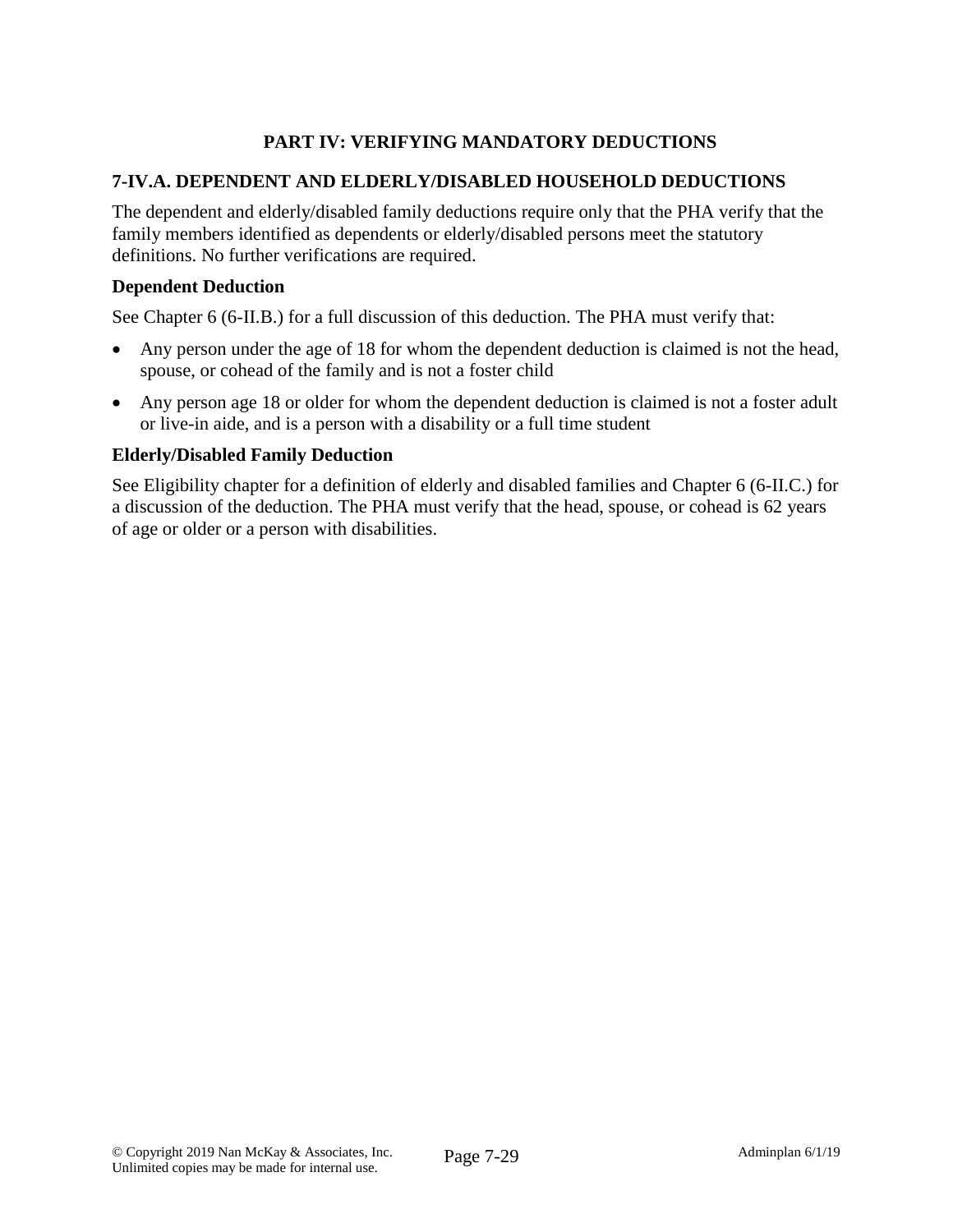# **7-IV.B. MEDICAL EXPENSE DEDUCTION**

Policies related to medical expenses are found in 6-II.D. The amount of the deduction will be verified following the standard verification procedures described in Part I.

#### **Amount of Expense**

#### LHA Policy

Medical expenses will be verified through:

Written third-party documents provided by the family, such as pharmacy printouts or receipts.

The PHA will make a best effort to determine what expenses from the past are likely to continue to occur in the future. The PHA will also accept evidence of monthly payments or total payments that will be due for medical expenses during the upcoming 12 months.

Written third-party verification forms, if the family is unable to provide acceptable documentation.

If third-party or document review is not possible, written family certification as to costs anticipated to be incurred during the upcoming 12 months.

LHA will use mileage at the IRS rate, or cab fare, bus fare or other public transportation for verification of the cost of transportation directly related to medical treatment.

LHA will use the latest IRS 502 Publication as a guideline for acceptable medical expenses.

In addition, the PHA must verify that:

- The household is eligible for the deduction.
- The costs to be deducted are qualified medical expenses.
- The expenses are not paid for or reimbursed by any other source.
- Costs incurred in past years are counted only once.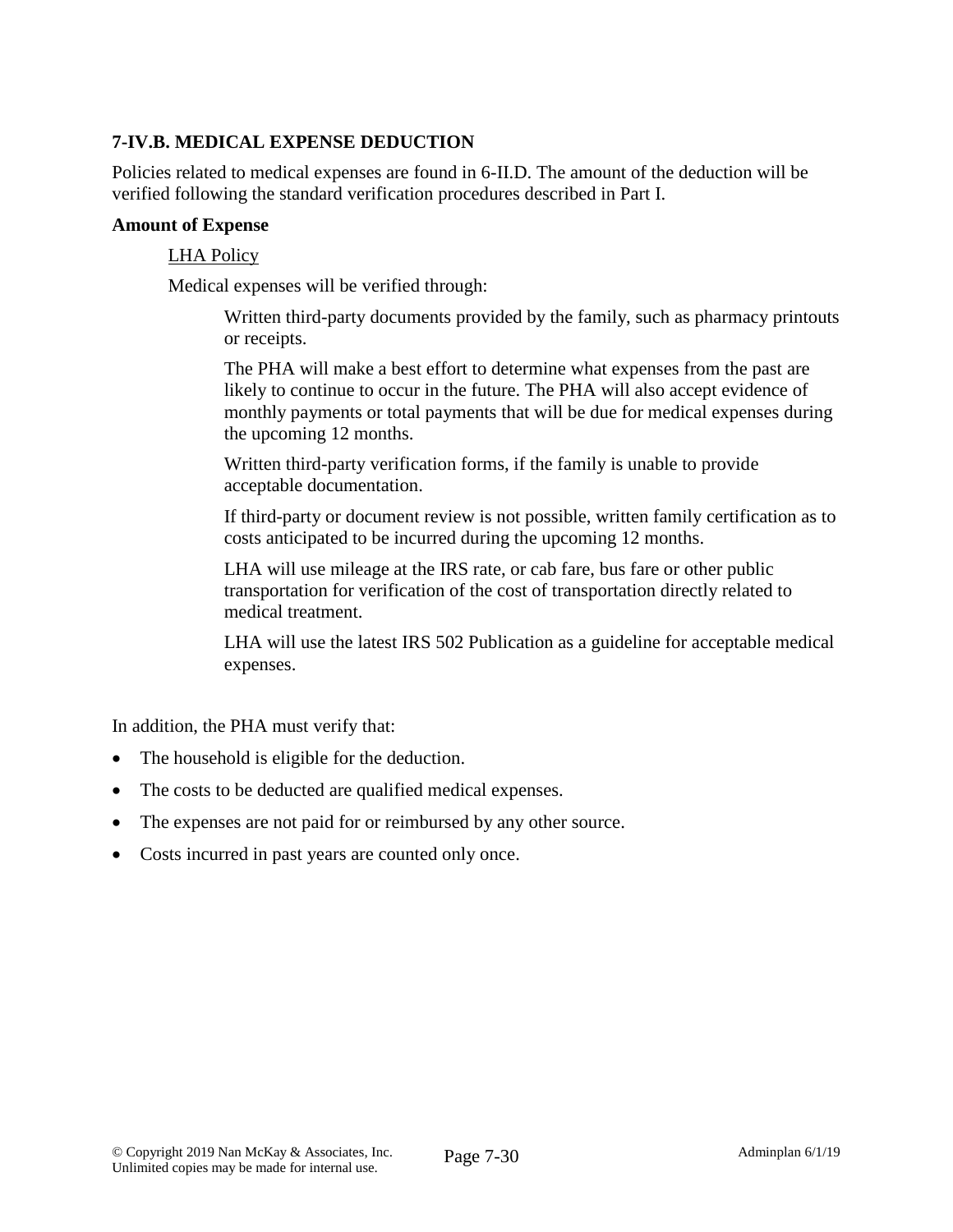# **Eligible Household**

The medical expense deduction is permitted only for households in which the head, spouse, or cohead is at least 62, or a person with disabilities. The PHA must verify that the family meets the definition of an elderly or disabled family provided in the Eligibility chapter and as described in Chapter 7 (7-IV.A.) of this plan.

### **Qualified Expenses**

To be eligible for the medical expenses deduction, the costs must qualify as medical expenses. See Chapter 6 (6-II.D.) for the PHA's policy on what counts as a medical expense.

#### **Unreimbursed Expenses**

To be eligible for the medical expenses deduction, the costs must not be reimbursed by another source.

## LHA Policy

The family will be required to certify that the medical expenses are not paid or reimbursed to the family from any source. If expenses are verified through a third party, the third party must certify that the expenses are not paid or reimbursed from any other source.

#### **Expenses Incurred in Past Years**

#### LHA Policy

When anticipated costs are related to on-going payment of medical bills incurred in past years, the PHA will verify:

The anticipated repayment schedule

The amounts paid in the past, and

Whether the amounts to be repaid have been deducted from the family's annual income in past years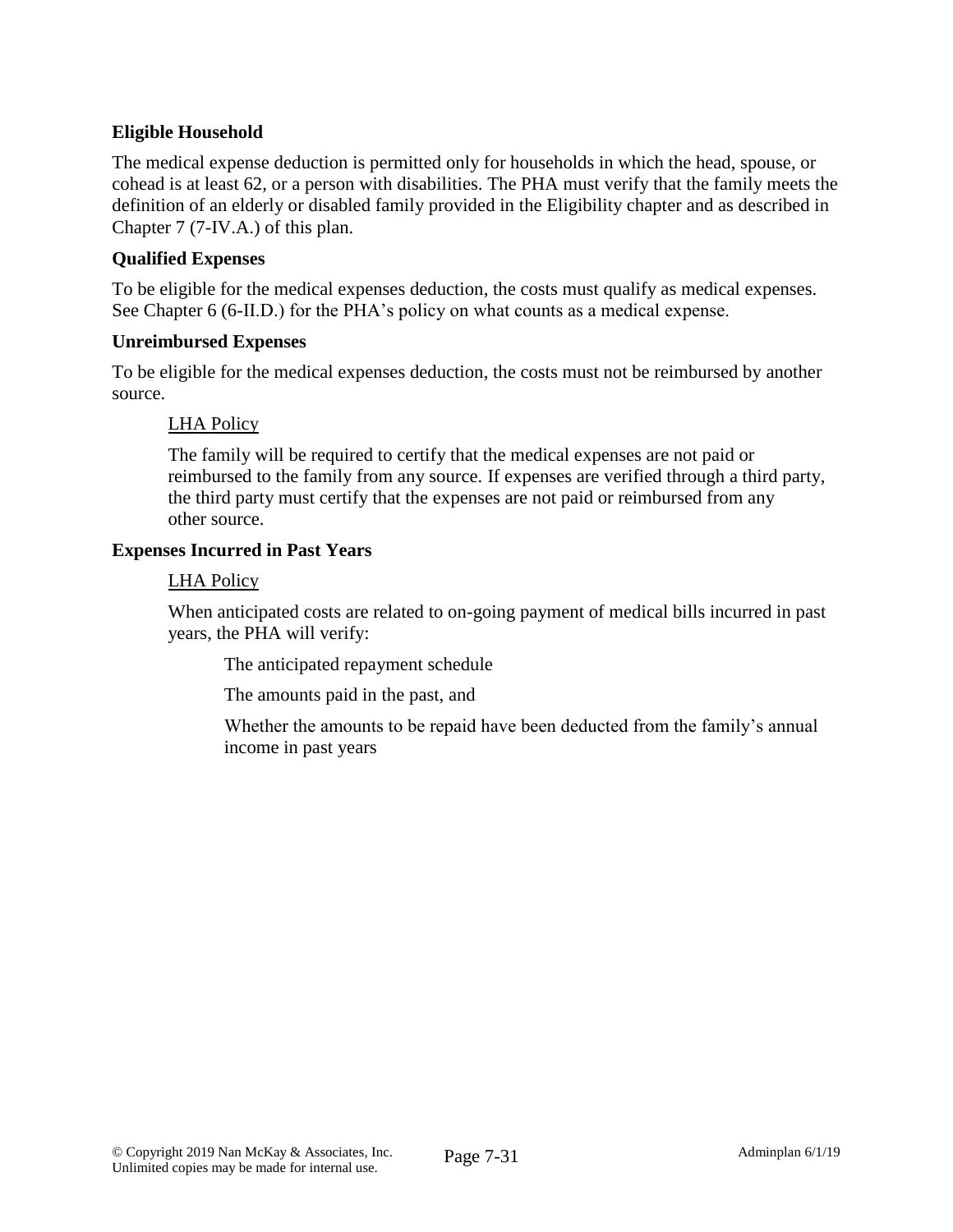# **7-IV.C. DISABILITY ASSISTANCE EXPENSES**

Policies related to disability assistance expenses are found in 6-II.E. The amount of the deduction will be verified following the standard verification procedures described in Part I.

#### **Amount of Expense**

#### *Attendant Care*

#### LHA Policy

The PHA will accept written third-party documents provided by the family.

If family-provided documents are not available, the PHA will provide a third-party verification form directly to the care provider requesting the needed information.

Expenses for attendant care will be verified through:

Written third-party documents provided by the family, such as receipts or cancelled checks.

Third-party verification form signed by the provider, if family-provided documents are not available.

If third-party verification is not possible, written family certification as to costs anticipated to be incurred for the upcoming 12 months.

#### *Auxiliary Apparatus*

#### LHA Policy

Expenses for auxiliary apparatus will be verified through:

Written third-party documents provided by the family, such as billing statements for purchase of auxiliary apparatus, or other evidence of monthly payments or total payments that will be due for the apparatus during the upcoming 12 months.

Third-party verification form signed by the provider, if family-provided documents are not available.

If third-party verification is not possible, written family certification of estimated apparatus costs for the upcoming 12 months.

In addition, the PHA must verify that:

- The family member for whom the expense is incurred is a person with disabilities (as described in 7-II.F above).
- The expense permits a family member, or members, to work (as described in 6-II.E.).
- The expense is not reimbursed from another source (as described in 6-II.E.).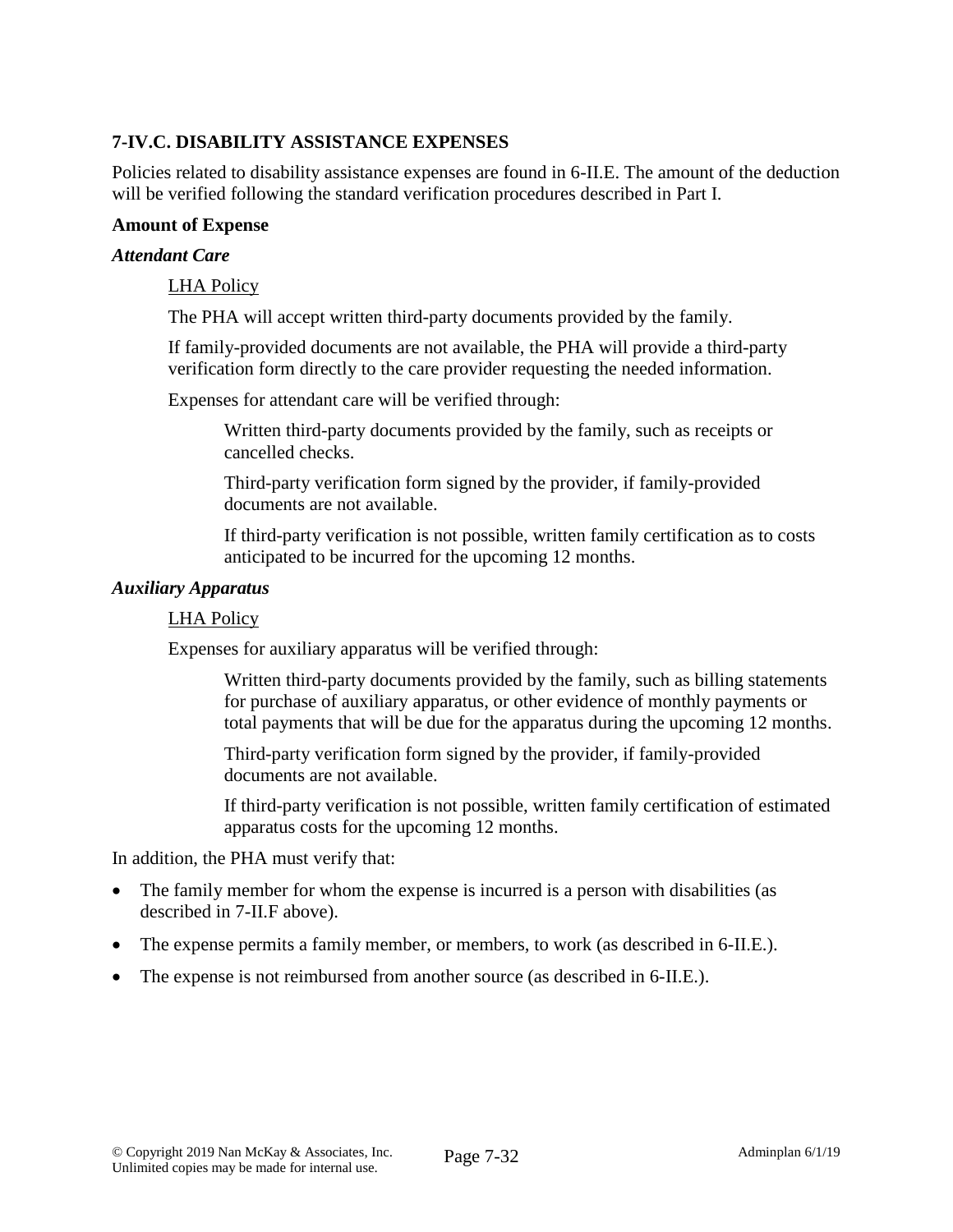## **Family Member is a Person with Disabilities**

To be eligible for the disability assistance expense deduction, the costs must be incurred for attendant care or auxiliary apparatus expense associated with a person with disabilities. The PHA will verify that the expense is incurred for a person with disabilities (See 7-II.F.).

### **Family Member(s) Permitted to Work**

The PHA must verify that the expenses claimed actually enable a family member, or members, (including the person with disabilities) to work.

## LHA Policy

The PHA will request third-party verification from a rehabilitation agency or knowledgeable medical professional indicating that the person with disabilities requires attendant care or an auxiliary apparatus to be employed, or that the attendant care or auxiliary apparatus enables another family member, or members, to work (See 6-II.E.). This documentation may be provided by the family.

If third-party verification has been attempted and is either unavailable or proves unsuccessful, the family must certify that the disability assistance expense frees a family member, or members (possibly including the family member receiving the assistance), to work.

#### **Unreimbursed Expenses**

To be eligible for the disability expenses deduction, the costs must not be reimbursed by another source.

## LHA Policy

The family will be required to certify that attendant care or auxiliary apparatus expenses are not paid by or reimbursed to the family from any source.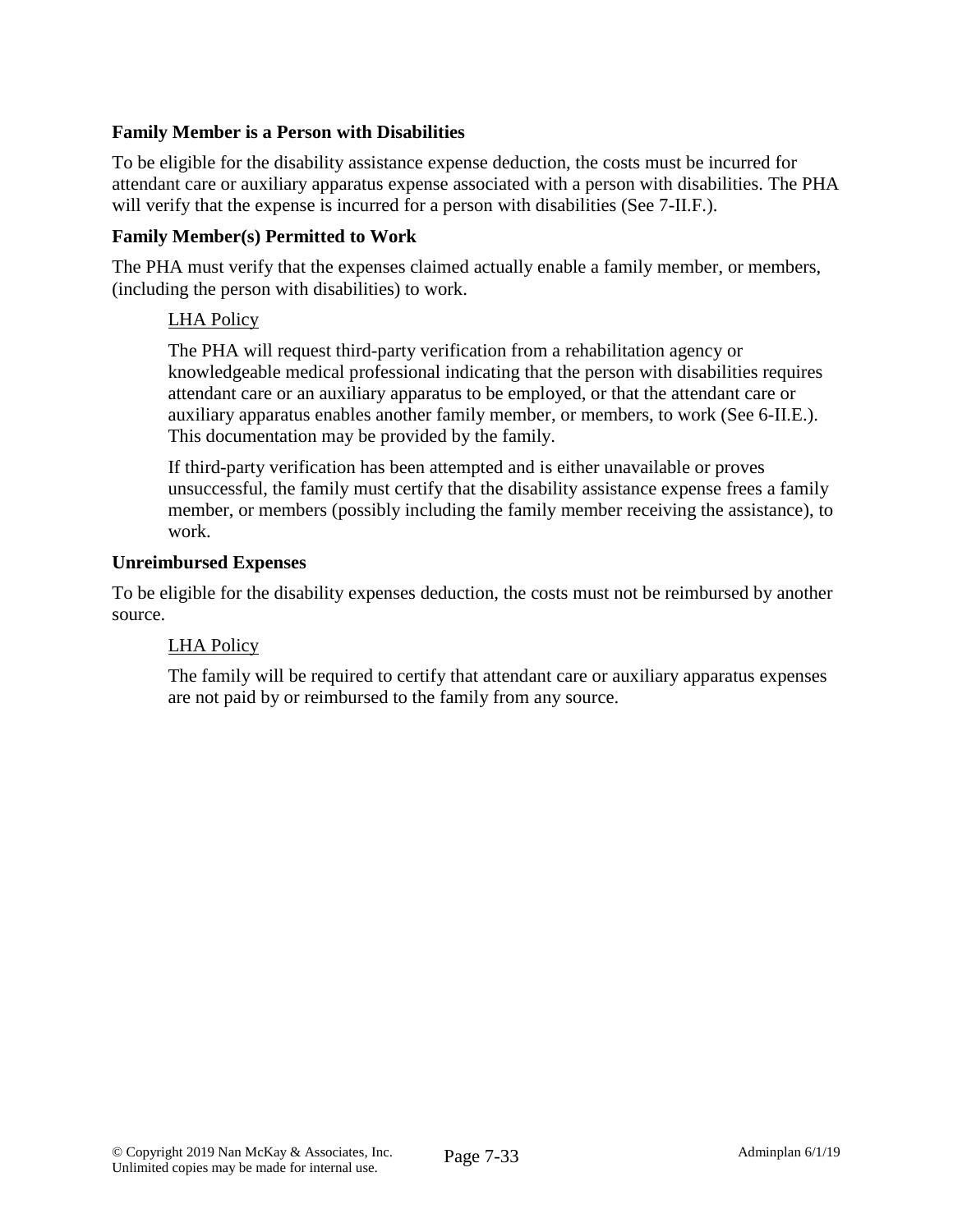# **7-IV.D. CHILD CARE EXPENSES**

Policies related to child care expenses are found in Chapter 6 (6-II.F). The amount of the deduction will be verified following the standard verification procedures described in Part I of this chapter. In addition, the PHA must verify that:

- The child is eligible for care (12 or younger).
- The costs claimed are not reimbursed.
- The costs enable a family member to work, actively seek work, or further their education.
- The costs are for an allowable type of child care.
- The costs are reasonable.

## **Eligible Child**

To be eligible for the child care deduction, the costs must be incurred for the care of a child under the age of 13. The PHA will verify that the child being cared for (including foster children) is under the age of 13 (See 7-II.C.).

#### **Unreimbursed Expense**

To be eligible for the child care deduction, the costs must not be reimbursed by another source.

#### LHA Policy

The family (and the care provider) will be required to certify that the child care expenses are not paid or reimbursed to the family from any source.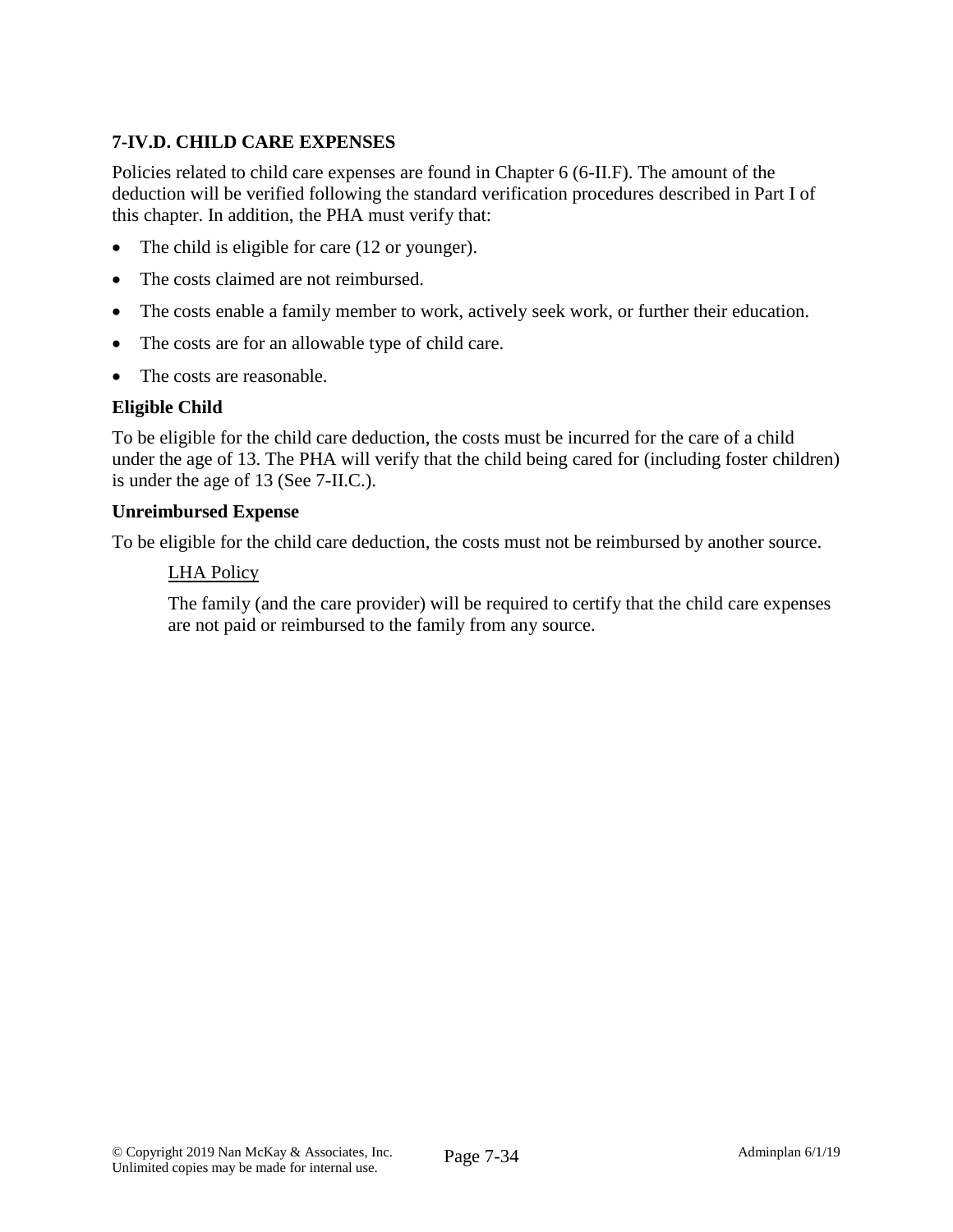## **Pursuing an Eligible Activity**

The PHA must verify that the family member(s) that the family has identified as being enabled to seek work, pursue education, or be gainfully employed, are actually pursuing those activities.

### LHA Policy

## *Information to be Gathered*

The PHA will verify information about how the schedule for the claimed activity relates to the hours of care provided, the time required for transportation, the time required for study (for students), the relationship of the family member(s) to the child, and any special needs of the child that might help determine which family member is enabled to pursue an eligible activity.

#### *Seeking Work*

Whenever possible the PHA will use documentation from a state or local agency that monitors work-related requirements (e.g., welfare or unemployment). In such cases the PHA will request family-provided verification from the agency of the member's job seeking efforts to date, and require the family to submit to the PHA any reports provided to the other agency.

In the event third-party verification is not available, the PHA will provide the family with a form on which the family member must record job search efforts. The PHA will review this information at each subsequent reexamination for which this deduction is claimed.

#### *Furthering Education*

The PHA will request third-party documentation to verify that the person permitted to further his or her education by the child care is enrolled and provide information about the timing of classes for which the person is registered. The documentation may be provided by the family.

#### *Gainful Employment*

The PHA will seek third-party verification of the work schedule of the person who is permitted to work by the child care. In cases in which two or more family members could be permitted to work, the work schedules for all relevant family members may be verified. The documentation may be provided by the family.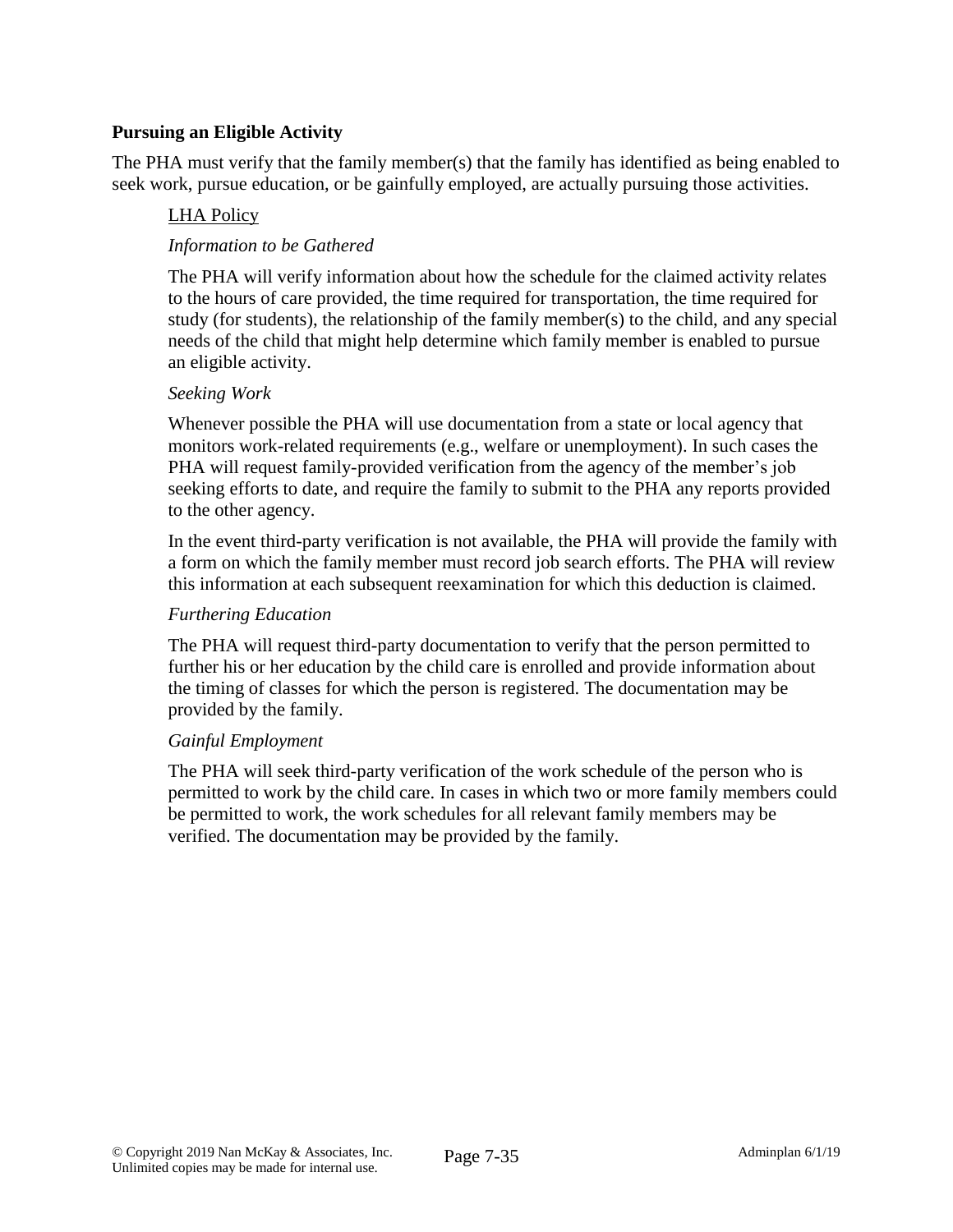## **Allowable Type of Child Care**

The type of care to be provided is determined by the family, but must fall within certain guidelines, as discussed in Chapter 6.

### LHA Policy

The PHA will verify that the type of child care selected by the family is allowable, as described in Chapter 6 (6-II.F).

The PHA will verify that the fees paid to the child care provider cover only child care costs (e.g., no housekeeping services or personal services) and are paid only for the care of an eligible child (e.g., prorate costs if some of the care is provided for ineligible family members).

The PHA will verify that the child care provider is not an assisted family member. Verification will be made through the head of household's declaration of family members who are expected to reside in the unit.

#### **Reasonableness of Expenses**

Only reasonable child care costs can be deducted.

#### LHA Policy

The actual costs the family incurs will be compared with the PHA's established standards of reasonableness for the type of care in the locality to ensure that the costs are reasonable.

If the family presents a justification for costs that exceed typical costs in the area, the PHA will request additional documentation, as required, to support a determination that the higher cost is appropriate.